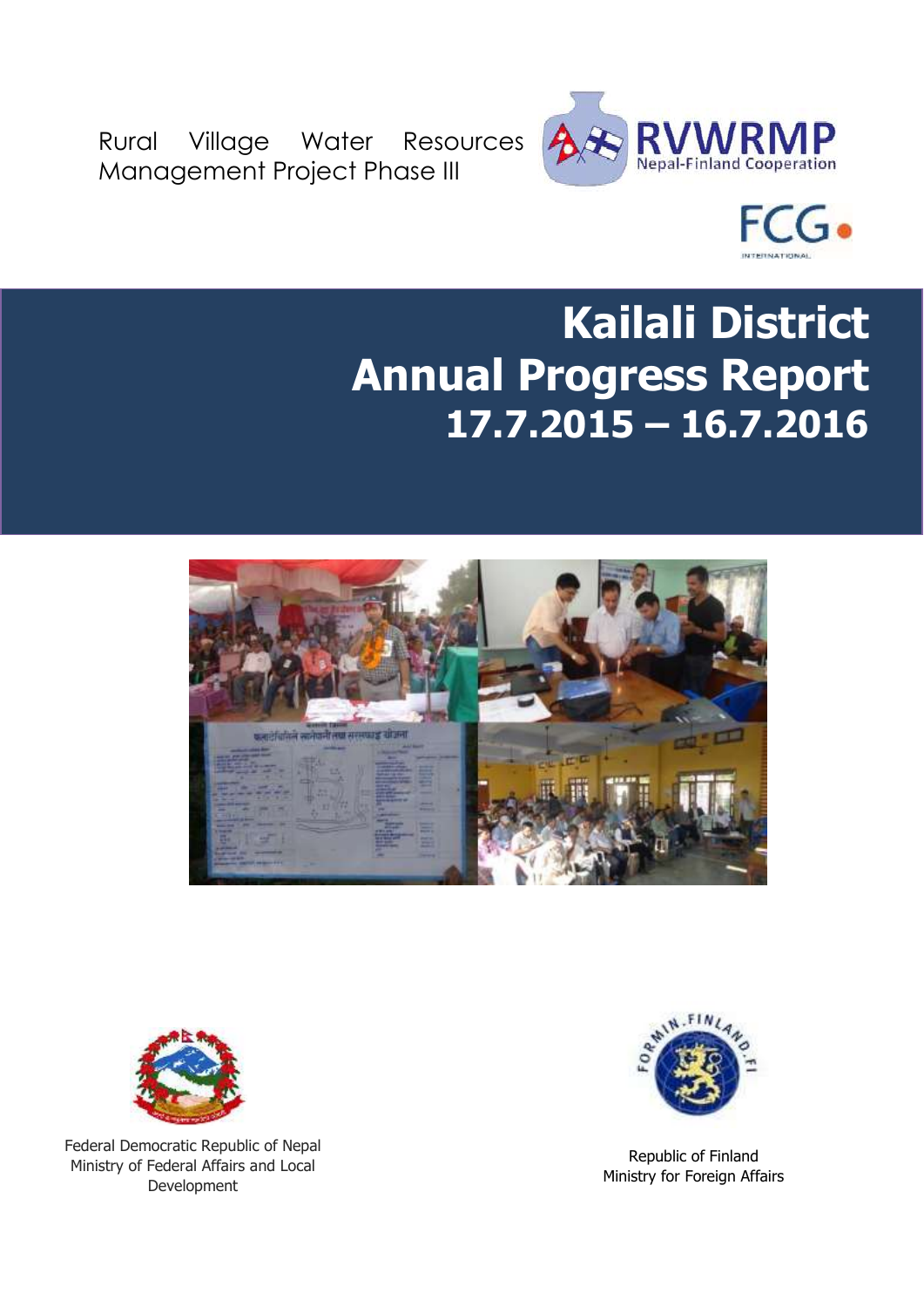# <span id="page-1-0"></span>**LIST OF ABBREVIATIONS**

| AB             | <b>Actual Beneficiary</b>                                             |
|----------------|-----------------------------------------------------------------------|
| <b>AEPC</b>    | Alternative Energy Promotion Centre                                   |
| <b>AWP</b>     | Annual Work Plan                                                      |
| BE             | <b>Beneficiary Equivalent</b>                                         |
| CA             | <b>Constituent Assembly</b>                                           |
| CB             | Capacity Building                                                     |
| <b>CBMS</b>    | Capacity Building and Monitoring Specialist                           |
| Cl             | Conventional Irrigation                                               |
| CO             | Community Organization                                                |
| <b>CSIDB</b>   | Cottage and Small Industry Development Board                          |
| <b>CY</b>      | Calendar Year                                                         |
| <b>DADO</b>    | District Agriculture Development Office                               |
| <b>DDC</b>     | <b>District Development Committee</b>                                 |
| <b>DIDC</b>    | <b>District Information Development Centre</b>                        |
| <b>DLS</b>     |                                                                       |
| <b>DMC</b>     | Department of Livestock Services                                      |
|                | <b>District Management Committee</b>                                  |
| DoC            | Department of Cooperatives                                            |
| Dol            | Department of Irrigation                                              |
| <b>DoLIDAR</b> | Department of Local Infrastructure Development and Agricultural Roads |
| <b>DTO</b>     | District Technical Office                                             |
| D-WASH-CC      | <b>District WASH Coordination Committee</b>                           |
| <b>DWRDF</b>   | District Water Resource Development Fund                              |
| <b>DWS</b>     | Drinking Water Supply/Scheme                                          |
| <b>DWSS</b>    | Department of Water Supply and Sewerage                               |
| <b>ESAP</b>    | Energy Sector Assistance Programme                                    |
| <b>EUR</b>     | Euro                                                                  |
| <b>FCG</b>     | <b>FCG International Ltd</b>                                          |
| FY             | <b>Fiscal Year</b>                                                    |
| <b>GDI</b>     | Gender Development Index                                              |
| <b>GESI</b>    | Gender Equality and Social Inclusion                                  |
| <b>GGR</b>     | <b>Gravity Goods Ropeway</b>                                          |
| <b>GOF</b>     | Government of Finland                                                 |
| <b>GON</b>     | Government of Nepal                                                   |
| HQ             | Headquarter                                                           |
| <b>HRBA</b>    | Human Rights Based Approach                                           |
| <b>ICA</b>     | <b>International Cooperative Alliance</b>                             |
| ICS            | <b>Improved Cooking Stove</b>                                         |
| ILO            | International Labor Organization                                      |
| <b>IPO</b>     | Implementation on-going                                               |
| <b>LDO</b>     | Local Development Officer                                             |
| <b>LSGA</b>    | Local Self Governance Act                                             |
| M              | Million                                                               |
| <b>MDG</b>     | Millennium Development Goal                                           |
| <b>MFA</b>     | Ministry for Foreign Affairs (of Finland)                             |
| MH             | Microhydro                                                            |
| <b>MHP</b>     | Microhydro project                                                    |
| <b>MIS</b>     | Management Information System                                         |
| <b>MoFALD</b>  | Ministry of Federal Affairs and Local Development                     |
| MoU            | Memorandum of Understanding                                           |
| MoUD           | Ministry of Urban Development                                         |
| <b>MTR</b>     | Mid-Term Review                                                       |
| <b>MUS</b>     | Multiple Use System                                                   |
| <b>NCF</b>     | Nordic Climate Fund                                                   |
| <b>NPR</b>     | Nepalese rupee                                                        |
| <b>NRREP</b>   | National Rural Renewable Energy Project                               |
| <b>NSHMP</b>   | National Sanitation and Hygiene Master Plan                           |
|                |                                                                       |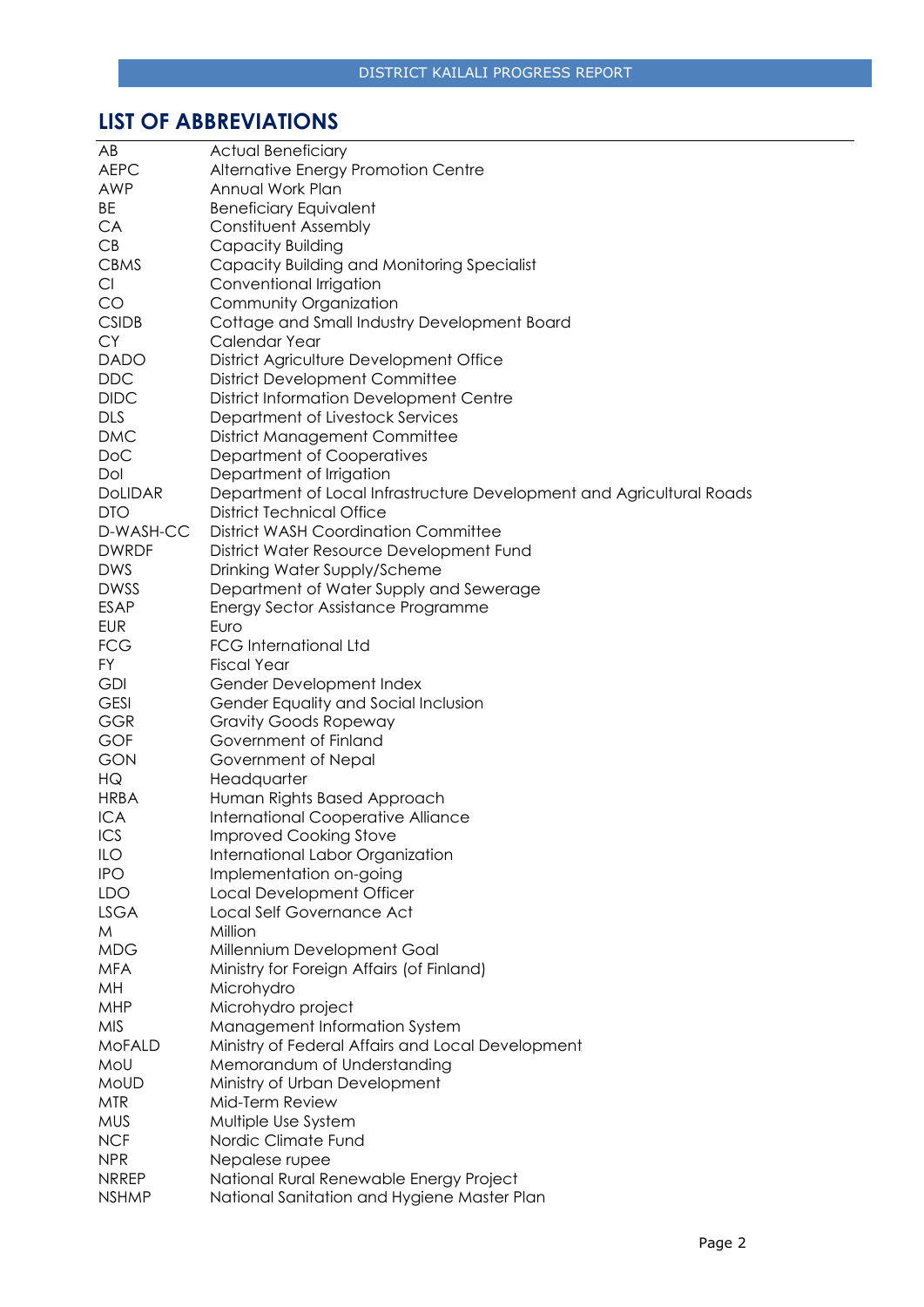| <b>ODF</b>     | Open Defecation Free                                          |
|----------------|---------------------------------------------------------------|
| <b>O&amp;M</b> | Operation and Maintenance                                     |
| p/m            | Person month                                                  |
| PAF            | Poverty Alleviation Fund                                      |
| <b>PDNA</b>    | Post Disaster Needs Assessment                                |
| <b>PCO</b>     | <b>Project Coordination Office</b>                            |
| PoCo           | Post Construction                                             |
| PSU            | Project Support Unit                                          |
| <b>RADC</b>    | Remote Area Development Committee                             |
| <b>REDP</b>    | Rural Energy Development Programme                            |
| <b>REFEL</b>   | Renewable Energy Technologies for Enhancing Rural Livelihoods |
| <b>RVWRMP</b>  | Rural Village Water Resources Management Project              |
| <b>RWH</b>     | Rainwater Harvesting                                          |
| RWSSP-WN       | Rural Water Supply and Sanitation Project, West Nepal         |
| SbS            | <b>Step by Step Guidelines</b>                                |
| SC             | <b>Steering Committee</b>                                     |
| SDP            | Sector Development Plan                                       |
| SEIU           | Sector Efficiency Improvement Unit                            |
| SNV            | Netherland's Development Organization                         |
| SO             | <b>Support Organisation</b>                                   |
| SP             | Support Person (individual hired by DDC)                      |
| SvB            | <b>Supervisory Board</b>                                      |
| SWAP           | Sector Wide Approach Programme                                |
| T              | Trimester of Nepalese Fiscal Year                             |
| <b>TA</b>      | <b>Technical Assistance</b>                                   |
| UC             | <b>User Committee</b>                                         |
| <b>VDC</b>     | Village Development Committee                                 |
| <b>VMW</b>     | Village Maintenance Worker                                    |
| V-WASH-CC      | <b>VDC WASH Coordination Committee</b>                        |
| WASH           | Water Supply, Sanitation and Hygiene                          |
| <b>WBRS</b>    | Web-based Reporting System                                    |
| <b>WSP</b>     | Water Safety Plan                                             |
| WSSDO          | Water Supply and Sanitation Division Office                   |
| <b>WUMP</b>    | Water Use Master Plan                                         |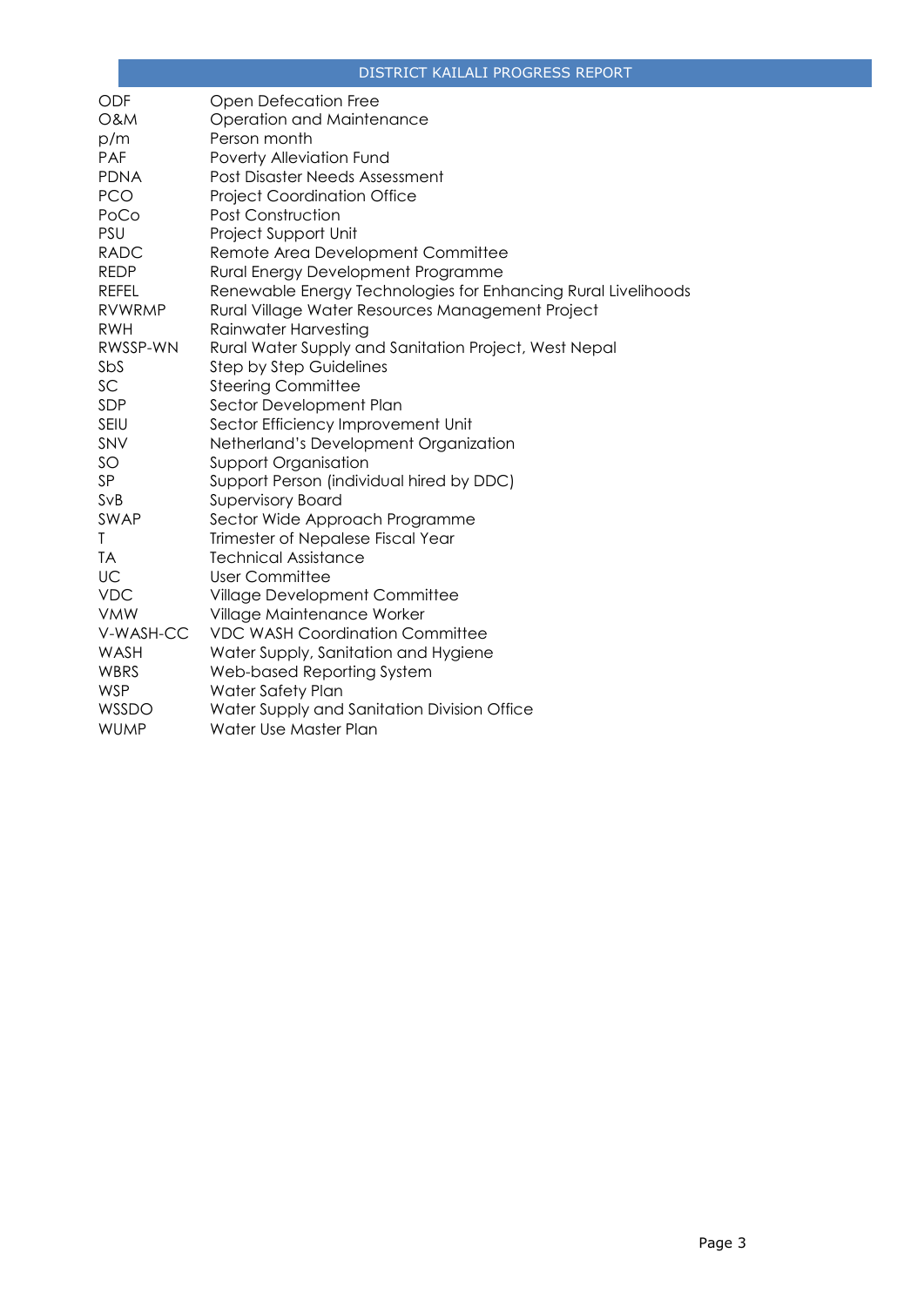#### Index

| 1.           |     |  |
|--------------|-----|--|
| 2.           |     |  |
| 3.           |     |  |
|              |     |  |
|              |     |  |
|              |     |  |
|              |     |  |
|              |     |  |
|              |     |  |
|              |     |  |
|              |     |  |
|              |     |  |
|              |     |  |
|              |     |  |
|              |     |  |
|              |     |  |
|              |     |  |
|              |     |  |
|              |     |  |
| $\mathbf{4}$ |     |  |
| 5.           |     |  |
|              | 5.1 |  |
|              | 5.2 |  |
|              | 5.3 |  |
| 6.           |     |  |
| 7.           |     |  |
|              | 7.1 |  |
|              | 7.2 |  |
|              | 7.3 |  |
|              |     |  |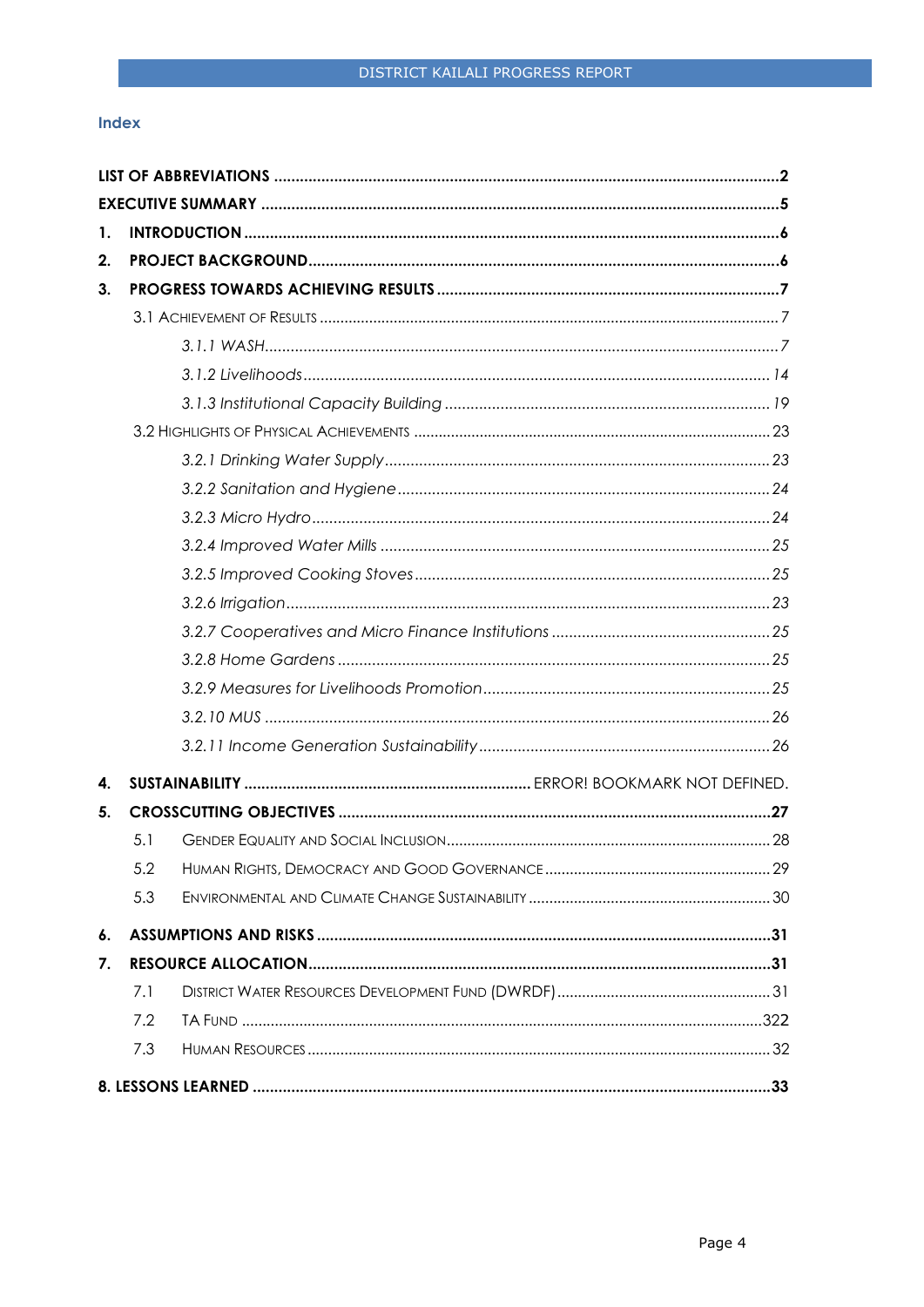## <span id="page-4-0"></span>EXECUTIVE SUMMARY

Rural Village Water Resources Management Project (RVWRMP) is supported by the Government of Nepal (GON) and the Government of Finland (GOF). It is continuation of financial and technical support that GOF has provided to water sector in Nepal since 1989. Phase I (2006-2010), Phase II (2010-2016), is followed by Phase III (2016-2021). Rural Village Water Resources Management Project-II Kailali has implemented its program through district development committee. The project implemented sanitation and livelihoods activities in six Terai VDCs in phase II followed by six hill VDCs that have prepared WUMPs as in entry point and initiated the phase III project activities. The project district has interned into phase III during the FY 072/73. It has achieved nearly 66% of the financial and around 82% of the physical progress was even in the transition year.

**Annual Planning v/s Achievement:** Annual planning and progress was found good in Kailali. Agreements of 12 Schemes were done with UCs of our project VDCs. These Schemes are carried over from FY 2072/73 to Fy 073/74.

Water Use Master Plans (WUMPs) were completed in Negali & Sugarkhal VDCs. WUMPs of Negali & Sugarkhal VDCs were competed & the final report was approved from VDC Council and endorsed in DDC Council. Three Water Supply Schemes at Sahajpur, two Water supply Schemes at Khairala, two Water Supply Schemes at Mohaniyal, two Water Supply Schemes at Pandan, two Water Supply at Negali & one Water Supply Schemes at Sugarkhal VDC are under construction at the moment.

SugarKhal VDC has been declared ODF. Almost all the HHs have constructed Solid Waste pit in their houses in the project VDCs. Different Capacity building trainings were conducted at Sugarkhal VDCs before declaring ODF. One event UC/VMW workshop at district level was completed covering???? VDCs.

**Contribution of DDC in DWRDF:** Total Released Budget (GoN+GoF) was 26,834,000.00 of which total expended budget (GoN+GoF) was 18,081,430.00 which is 67% against the plan. DDC has contributed 291,000.00 in line with the plan i.e 100% of the planned budget.

**Monitoring and Reporting:** Monitoring of scheme and other activities in project VDCs by DDC were done properly. All monitoring visits were completed following S-B-S approach of the project. Similarly financial reports were submitted to PSU regularly.

**DMC Meeting:** District Management Committee (DMC) is responsible to decide, implement, supervise and monitor all the project activities in the district. Users Committees (UCs) wereresponsible to implement project activities in working VDCs. DMC managed the regular supervision and monitoring plan through DDC/DTO RVWRMPII district unit and concerned line agencies and stakeholders from the district. There was good participation from stakeholders in DMC meeting. There were 16 meetings held in FY 2072/73,

**DWRDF utilization and transparency:** DWRDF expended only for specified heading i.e DWRDF, & Financial statement of FY 072/73 was published in local newspaper.

**Collaboration of RVWRMP activities RVWRMP:** Kialali has started some livelihood activities in working VDCs in collaboration with DADO office. DADO has provided tremendous support in both the formfinancially and technically. All planned activities were conducted on time in collaboration with DADO. One district level leader farmer training was completed followed by 12 events of Home Garden Management training related to capacity building for livelihoods development.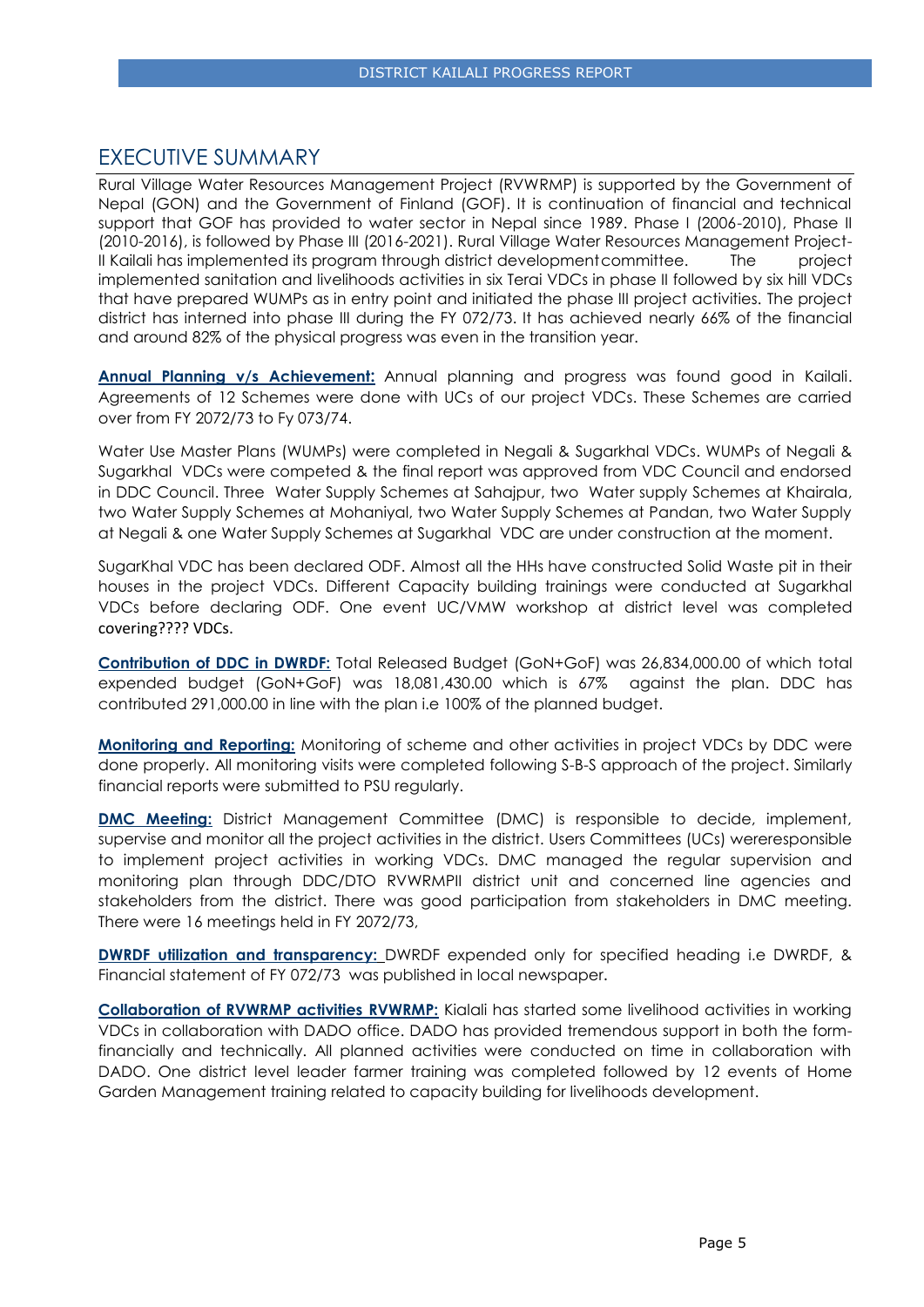## <span id="page-5-0"></span>1. Introduction

## 1.1 Project Introduction:

Rural Village Water Resources Management Project (RVWRMP) is supported by the Government of Nepal (GON) and the Government of Finland (GOF). It is continuation of financial and technical support that GOF has provided to water sector in Nepal since 1989. Phase I (2006-2010), Phase II (2010-2016), is followed by Phase III (2016-2021). RVWRMP works in the form of ten district-based subprojects under the District Development Committees (DDCs). It is active in nine hilly and mountainous districts of the Far and Mid-Western Nepal, and six hill VDCs of a Terai district. The ten districts are: Achham, Baitadi, Bajhang, Bajura, Dadeldhura, Dailekh, Darchula, Doti, Humla, and Kailali. Out of these Dailekh and Humla are located in Mid-Western Region and the other districts in Far Western Region. RVWRMP is a water resources management project which, in addition to water supply and sanitation, supports community-based irrigation, micro-hydro power, improved cooking stoves and water mills, number of environmental improvements as well as home gardens, sustainable livelihoods and institutional capacity building activities. The broad range of activities address poverty and as such, provide ample opportunities to develop different approaches promote good practices and trigger a range of ideas for improved well-being in these very remote villages.

## **The results of Phase III of RVWRMP are impact oriented:**

- Result #1: Institutionalized community capacity to construct and maintain community managed water supply and adopt appropriate technologies and sanitation and hygiene behaviour.

- Result # 2: Improved and sustainable nutrition, food security and sustainable income at community level through water resources based livelihoods development.

- Result #3: GoN institutional capacity to continue integrated water resources planning and support communities in implementing and maintaining WASH and livelihood activities.

## **1.1.1 District Introduction**

Kailali district a part of Seti Zone is one of the seventy-five districts of Nepal, a landlocked country of South Asia. The districtcovers an area of 3,235 square kilometres (1,249 sq mi). Dhangadhi is a center of attraction of not only Kailali district but of the whole seti zone. Most part of the district lies in Tarai belt with varying the altitude ranging from 179 m to 1,957 m above sea level. Dhangadhi is the headquarter of the district as well. The rectangular-shaped district covers an area of 2,742 sq. km. Most people are Tharus. Agronomy is the base of economy, where Karnali, Mohana, Patheraiya, Kada Kamara, Surmi Rivers provide water for irrigation. Dhangadhi is the prime commercial hub. Dhangadhi is one of the biggest cities city in Far western Nepal. It is the capital of Kailali District located in the Far Western Development Region of Nepal on the border of Uttar Pradesh state, India near the village Gauriphanta.

## **1.1.2 Project Introduction (RVWRMP-II,Kailali):**

Rural Village Water Resources Management Project (RVWRMP) is supported by the Government of Nepal (GoN) and the Government of Finland (GoF). The 2nd phase started from August 2010 just after Phase out of 1st Phase without any gap and is followed by Phase III (2016-2021). Rural Village Water Resources Management Project-III Kailali is implementing its program through district development committee. The project implemented sanitation and livelihoods activities in six Terai VDCs in phase II followed by six hill VDCs that have prepared WUMPs as in entry point and initiated the phase III project activities. Some demonstration water resources activities (Water Safety activities), Some Sanitation and arsenic mitigation with few livelihoods activities were carried out in Terai VDC i.e Dododhara,Kotatulsipur, Bhajni, Lalbhoji, Sadepani and Chaumala VDCs in the first phase followed by sanitation and home garden activities in phase II. RVWRMPII-Kailali has supported in Arsenic mitigation, sanitation (HH latrine, Institutional toilets, environmental improvement and nursery establishment) & Livelihood activities, environmental protection/soil conservation etc. Tharu is the dominant ethnic inhabitant at Lalbojhi VDC whereas there is a mix group by caste and ethnicity in the remaining VDCs.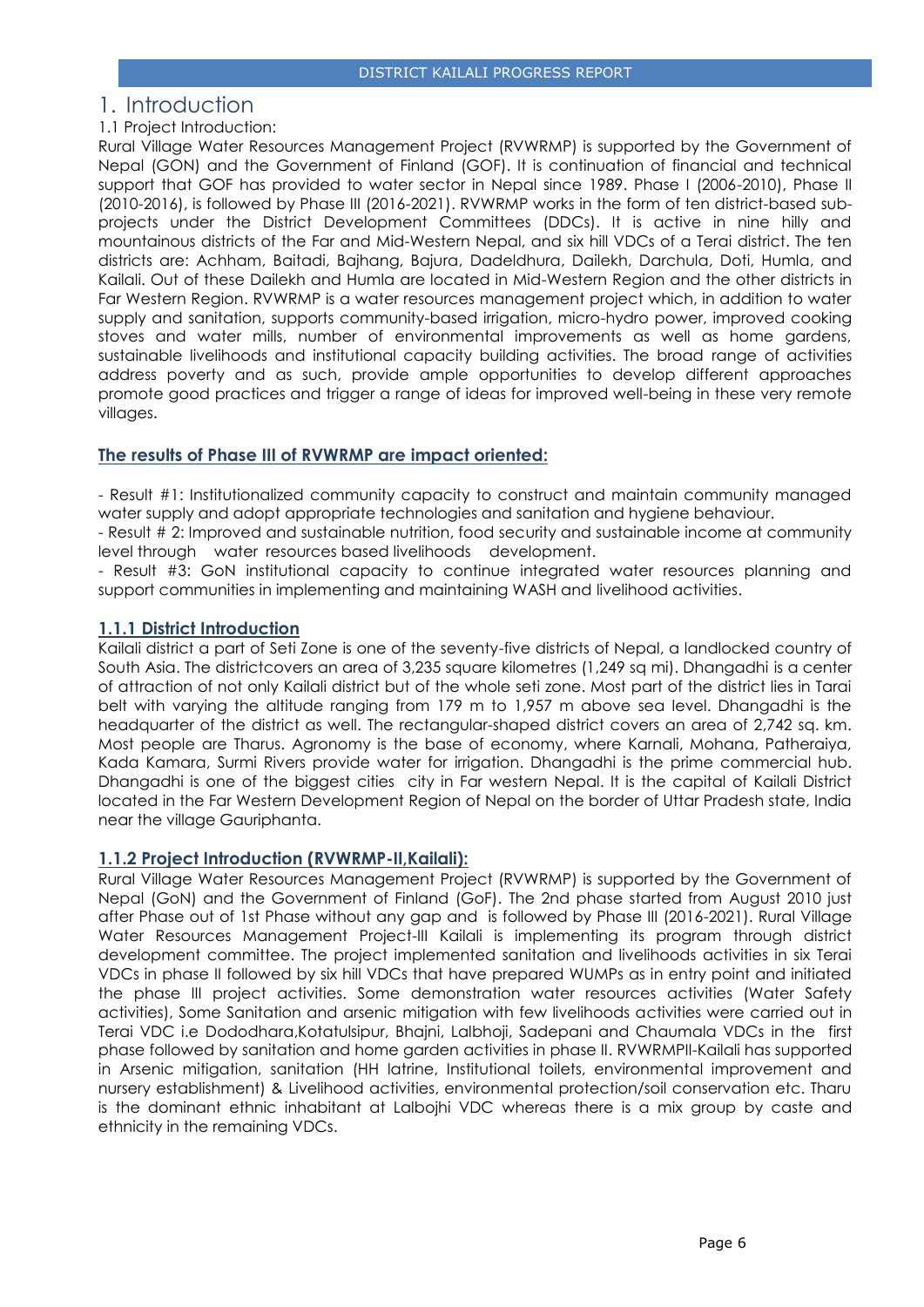In 2012 the Project prepared a Phasing out Strategy, which proposed withdrawing major scheme investments from those VDCs that had met key project indicators in 7–8 years already worked in the VDC. With this, the Project was able to select new VDCs for WUMP preparation and implementation. It had further been agreed with the Project that all Phase I VDCs would be phased out by the end of Phase II (2010–2015). Keeping the spirit of the phasing out understanding up, the tarai VDCs of kailali were declared ODF followed by phasing out workshops in the VDCs & MOU between VDC & DDC.



Sahajpur and Khairala VDCs were selected in FY2069/070 (2012) followed by Moniyal & Pandaun VDCs in FY2070/071 (2013) & Sugarkhal & Nigali VDCs in FY2071/072 (2014). Those VDCs were selected by DDC following the criteria i.e. poverty, remoteness, hardship of WS, sanitation facilities, HDI ranking. The intervention of the project in those VDCs has been justified with the existence of extreme poverty, backwardness and lack of facilities. RVWRMP-II,Kailali has therefore implemented Integrated Water Resources Management activities based on WUMP including different components of water resources such as multiple use of water resources, drinking water, (Gravity, point source improvement), sanitation (HH latrine, Institutional toilets, environmental improvement and nursery establishment), environmental protection/soil conservation etc.

#### <span id="page-6-0"></span>2. Progress towards achieving results

MOU between Dolidar & DDC has been completed. In fiscal year 2072/73, DDC/RVWRMP has started Water resources activities at six hilly VDCs of Kailali district. Twelve Water Supply Schemes are in under construction benefiting 441 HH and 2615 populations. Twelve events of Home garden training were completed in the Project VDCs. SugarKhal VDC has been declared ODF. We have Supported in Sanitation review Workshop at the district level. WUMP reports two VDCs i.e Negali & Sugarkhal were approved from VDC council as well as DDC Council. DDC had allocated NRs 291, 000.00 for the project activities which was totally spent during the FY.

## <span id="page-6-1"></span>**3.1 Achievement of Results**

## <span id="page-6-2"></span>**3.1.1 WASH**

DDC/RVWRMP started water resources management activities from 2070/71 in hilly VDCs. Eight water Supply Schemes were completed in phase-II benefiting 209 HHs and 1393 populations in Sahajpur & Khairala VDCs including along with one Rain Water Harvesting scheme with 14 jars in Sahajpur VDC. In fiscal year 2072/73, DDC/RVWRMP took 12 water supply schemes which are carried over to and in under construction in phase III benefiting 441 HH and 2615 populations.

**Result 1: Institutionalised community capacity to construct and maintain community managed water supply and adopt appropriate technologies and sanitation and hygiene behaviour** 

Indicator 1.1: 97% of community members in the Project VDCs has improved water supply systems

As of the end of the FY 072/73, the district has achieved good result in line with the plan. While disaggregating the progress VDC wise, Sahajpur VDC has achieved 23%, Khairala 27%, Mohaniyal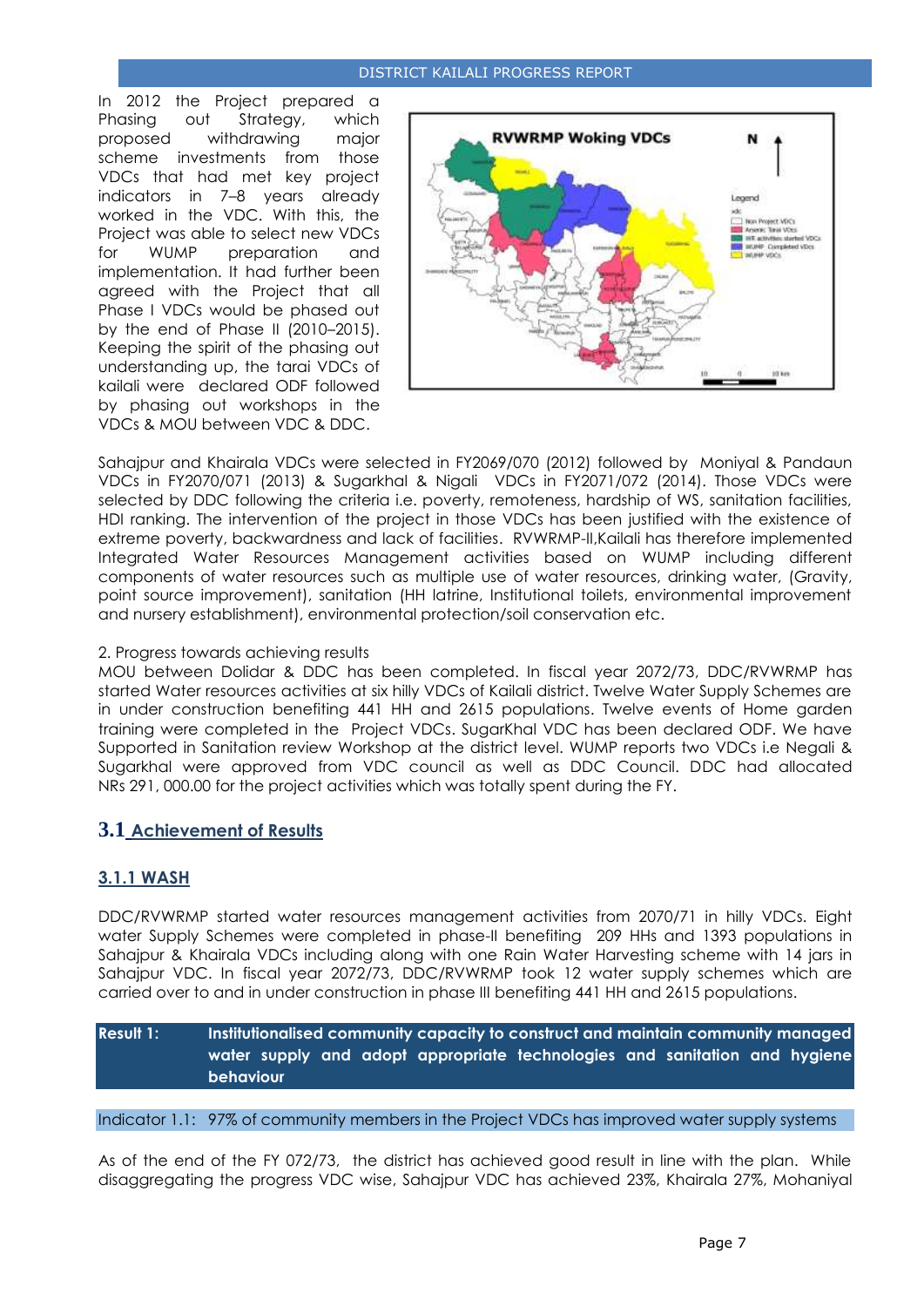13%, Pandaun 29%, Negali 9% and Sugarkhal has achieved 2.3% of population with improved water supply.

| Indicator 1.1                                                                              | Sahajpur | <b>Khairala</b> | <b>Mohaniyal</b> | Pandaun | <b>Negali</b> | Sugarkhal |
|--------------------------------------------------------------------------------------------|----------|-----------------|------------------|---------|---------------|-----------|
| Total population in the<br><b>VDC</b>                                                      | 8334     | 4563            | 4681             | 3404    | 7836          | 18145     |
| Population with basic<br>improved water supply in<br><b>Baseline</b>                       | 838      | 230             | 34               | 430     | 112           | 179       |
| Additional population<br>benefitted from project in<br>from 2 <sup>nd</sup> phase to FY 01 | 1085     | 1031            | 575              | 431     | 656           | 239       |
| Cumulative population<br>with improved water<br>supply                                     | 1923     | 1261            | 609              | 861     | 768           | 418       |
| % of population with<br>improved water supply                                              | 23.07    | 27.64           | 13.01            | 25.29   | 9.80          | 2.30      |

#### **Table 1: Access to improved water supply in core VDCs**

## Indicator 1.3: Community ownership demonstrated by communities having contributed in cash and kind at least 25% towards construction

Communities' contribution is seemed encouraging as expected. The contribution in Sahajpur VDC is 28.33%, Khairala 25.04%, Mohaniyal 24.29%, Pandaun 26.53%, Negali 27.25% and that of Sugarkhal VDC is 25.93%. for oning Schemes. After completion of Schemes actual contribution will be Calculated.

#### **Table 2: Community contribution on WASH**

| Indicator 1.3                     | Sahajpur | Khairala | <b>Mohaniyal</b> | <b>Pandaun</b> | <b>Negali</b> | Sugarkhal |
|-----------------------------------|----------|----------|------------------|----------------|---------------|-----------|
| <b>Total WASH Investment Cost</b> |          |          |                  |                |               |           |
| <b>Actual Cost Contribution</b>   |          |          |                  |                |               |           |
| o In Cash                         |          |          |                  |                |               |           |
| o In Kind                         |          |          |                  |                |               |           |
| % Cost Contribution               |          |          |                  |                |               |           |

## Indicator 1.4: 70% of critical water resources identified in WUMP (yield less than 45l/person/day) and protected with climate resilience and/ or water recharge initiatives

The district has initiated protecting identified critical water resources in the project VDCs. A total of 20 such schemes are protected as mentioned in the table below:

#### **Table 3: Critical water source protection in core VDCs**

| Indicator 1.4                                                     | Sahajpur | <b>Khairala</b> | Mohaniyal | Pandaun | <b>Negali</b> | Sugarkhal |
|-------------------------------------------------------------------|----------|-----------------|-----------|---------|---------------|-----------|
| Total number of critical<br>water sources (identified by<br>WUMP) |          | C               | 0         |         |               |           |
| Number of protected<br>sources through climate<br>resilience      |          |                 | Ω         |         |               |           |
| Number of protected<br>sources through water<br>recharge          |          |                 |           |         |               |           |
| Total number of sources<br>protected                              |          |                 |           |         |               |           |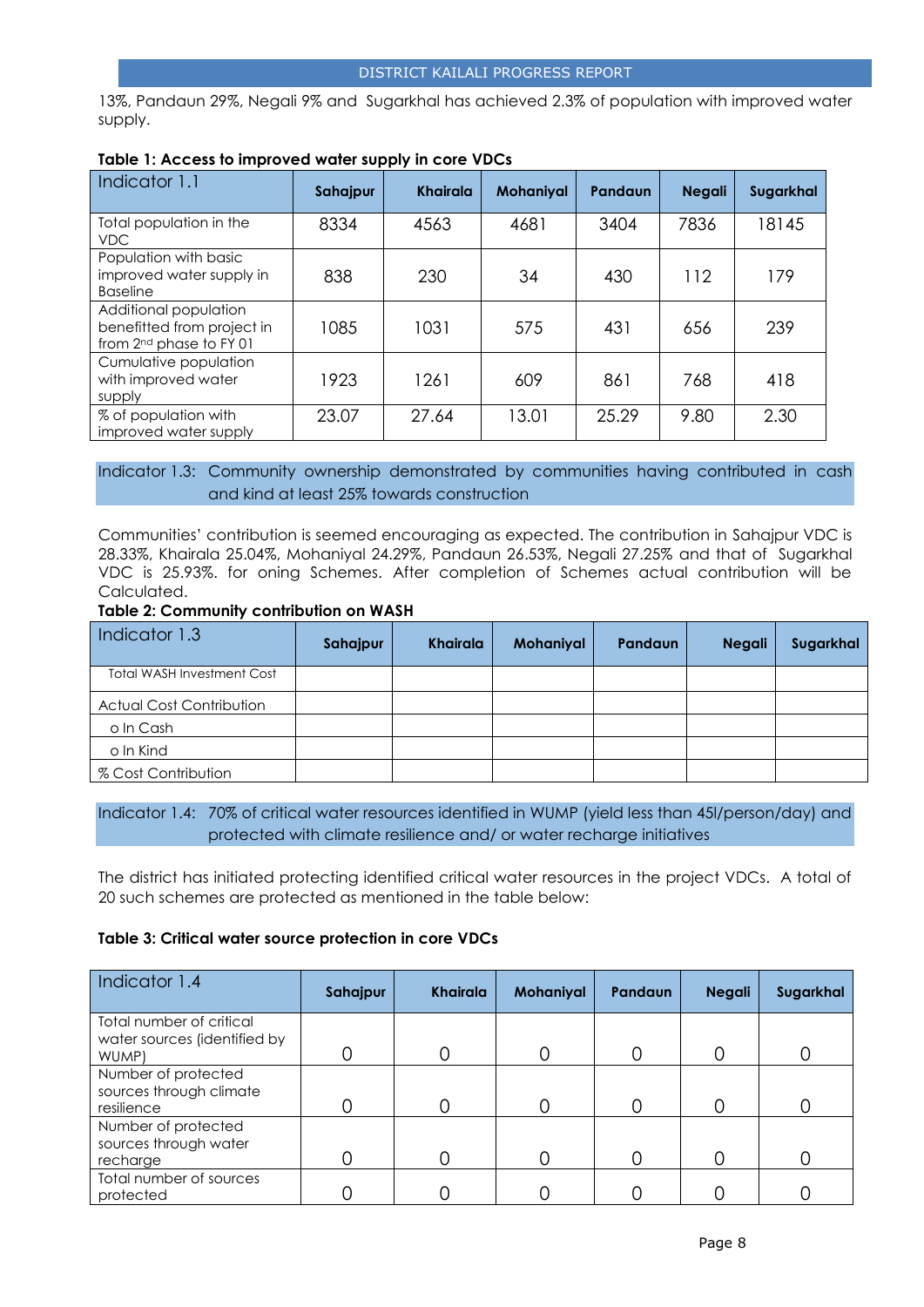| DISTRICT KAILALI PROGRESS REPORT         |  |  |  |  |  |  |
|------------------------------------------|--|--|--|--|--|--|
| % of critical water sources<br>protected |  |  |  |  |  |  |

#### Indicator 1.5: 100% coverage of water supply schemes with Water Safety Plan

Completed eight water supply schemes in Sahajpur and Khairala VDCs have already water safety plan. Under construction 12 schemes have got a one day orientation on WSP and will be given a three days training on WSP after completion of the schemes to make WSP. The table below shows the coverage with WSP:

#### **Table 4: Water supply schemes with WSP in core VDCs**

| Indicator 1.5                         | Sahajpur | Khairala | <b>Mohaniyal</b> | Pandaun | <b>Negali</b> | Sugarkhal |
|---------------------------------------|----------|----------|------------------|---------|---------------|-----------|
| Number of water supply                |          |          |                  |         |               |           |
| scheme implemented                    |          |          |                  |         |               |           |
| Number of water supply                |          |          |                  |         |               |           |
| scheme with WSP                       |          |          |                  |         |               |           |
| % of water supply schemes<br>with WSP |          |          |                  |         |               |           |

## Indicator 1.6: 95% of User Committees of improved water supply schemes in the supported VDC are active and able to maintain service level

#### **Table 5: Active water supply UCs maintaining service level.**

Five water supply schemes in Sahajpur and three water schemes in Khairala VDC were Completed in last fiscal year. These schemes are fully functional having paid VMW and O and M regulation along with regular meetings and care taking. Twelve water supply are Under Construction and will have the same provision like in the completed schemes.

| Indicator 1.6                                                                                                                                                                                | Sahajpur | Khairala | Mohaniyal | Pandaun | <b>Negali</b> | Sugarkhal |
|----------------------------------------------------------------------------------------------------------------------------------------------------------------------------------------------|----------|----------|-----------|---------|---------------|-----------|
| Number of water supply<br>scheme implemented                                                                                                                                                 |          |          |           |         |               |           |
| Number of schemes<br><b>having:</b> O&M regulations<br>implemented + Functional<br>status: fully functional +<br>O&M fund available +<br>VMW mobilized +<br>UCs having meetings<br>regularly |          |          |           |         |               |           |
| % of UCs: active and able<br>to maintain service level                                                                                                                                       |          |          |           |         |               |           |

## Indicator 1.7: At least three public audits conducted in each constructed drinking water scheme with participation of women and minority populations

Three public audits were completed in the completed eight schemes in Sahajpur and Khairala VDC in the FY 072/73. In the remaining but in running Schemes two Public audit were completed .After completion of Schemes one public audit will be completed.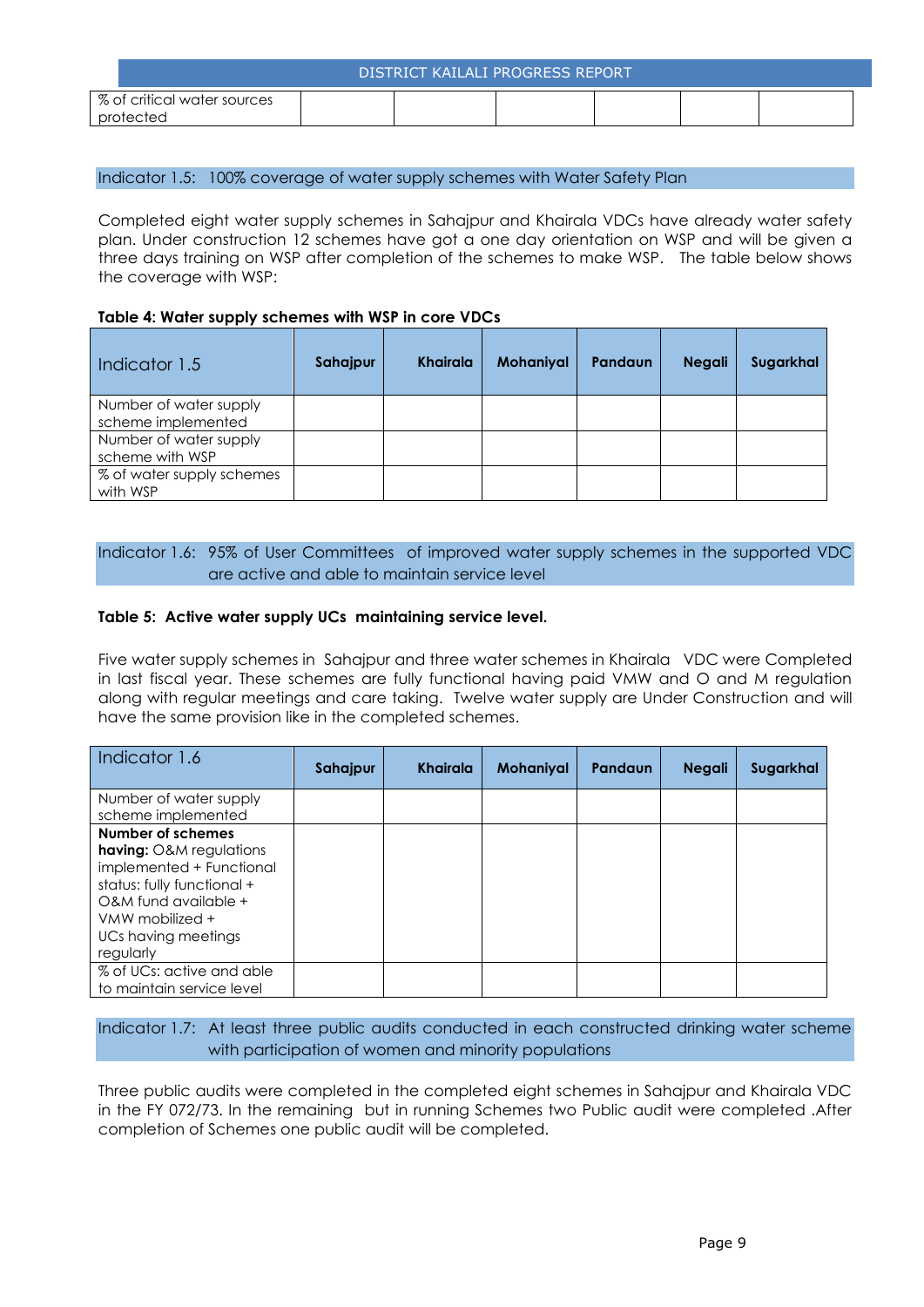| Indicator 1.7               | Sahajpur | <b>Khairala</b> | <b>Mohaniyal</b> | Pandaun | <b>Negali</b> | Sugarkhal |
|-----------------------------|----------|-----------------|------------------|---------|---------------|-----------|
| Number of water supply      |          |                 |                  |         |               |           |
| scheme implemented          |          |                 |                  |         |               |           |
| Number of schemes having    |          |                 |                  |         |               |           |
| at-least 3 public audit     |          |                 |                  |         |               |           |
| % of WS schemes with at-    |          |                 |                  |         |               |           |
| least 3 public audits       |          |                 |                  |         |               |           |
| Number of participation in  |          |                 |                  |         |               |           |
| public audit                |          |                 |                  |         |               |           |
| Number of female            |          |                 |                  |         |               |           |
| participation               |          |                 |                  |         |               |           |
| Number of Dalit             |          |                 |                  |         |               |           |
| participation               |          |                 |                  |         |               |           |
| Number of Janajati          |          |                 |                  |         |               |           |
| participation               |          |                 |                  |         |               |           |
| % of Female participation   |          |                 |                  |         |               |           |
| % of Dalit participation    |          |                 |                  |         |               |           |
| % of Janajati participation |          |                 |                  |         |               |           |
| Remarks                     |          |                 |                  |         |               |           |

## Indicator 1.8: At least 50% of key positions (chair, vice chair, secretary, joint secretary and treasurer) in UCs of improved water supply schemes in the Project VDCs are held by women and a proportionate share (25%) held by minority populations

The composition of females and other minorities in the UCs is encouraging in the project VDCs. Composition of females in the key positions is 47% in Sahajpur followed by 6% and 9.3% of Dalits ad Janajaties respectively. The composition of females in Khairala is 50%, mohaniyal 37.5%, Pandaun 25%, Nigali 37.5 % and 50% in Sugarkhal VDC. Participation of other ethnicity is based on their presence in the community as tabulated below:

|  |  | Table 7: Composition of UC's key positions in implemented Water Supply schemes |
|--|--|--------------------------------------------------------------------------------|
|--|--|--------------------------------------------------------------------------------|

| Indicator 1.8                 | Sahajpur | <b>Khairala</b> | <b>Mohaniyal</b> | Pandaun | <b>Negali</b> | Sugarkhal |
|-------------------------------|----------|-----------------|------------------|---------|---------------|-----------|
| <b>Total UC Key Positions</b> | 32       | 20              | 8                | 8       | 8             | 4         |
| Female Key Positions          | 15       | 10              | 3                | ◠       | 3             |           |
| <b>Dalit Key Positions</b>    |          | っ               |                  |         |               |           |
| Janajati Key Positions        |          |                 |                  |         |               |           |
| % Female Key Positions        | 47%      | 50%             | 37.5%            | 25%     | 37.5%         | 50%       |
| % Dalit Key Positions         | $6\%$    | 10%             | O                |         |               | 25%       |
| % Janajati Key Positions      | 9.3%     | 10%             | 50%              | 25%     |               |           |
| Remarks                       |          |                 |                  |         |               |           |

Indicators 1.9: 100% of schools and health posts have child, gender and disabled (CGD) friendly WASH facilities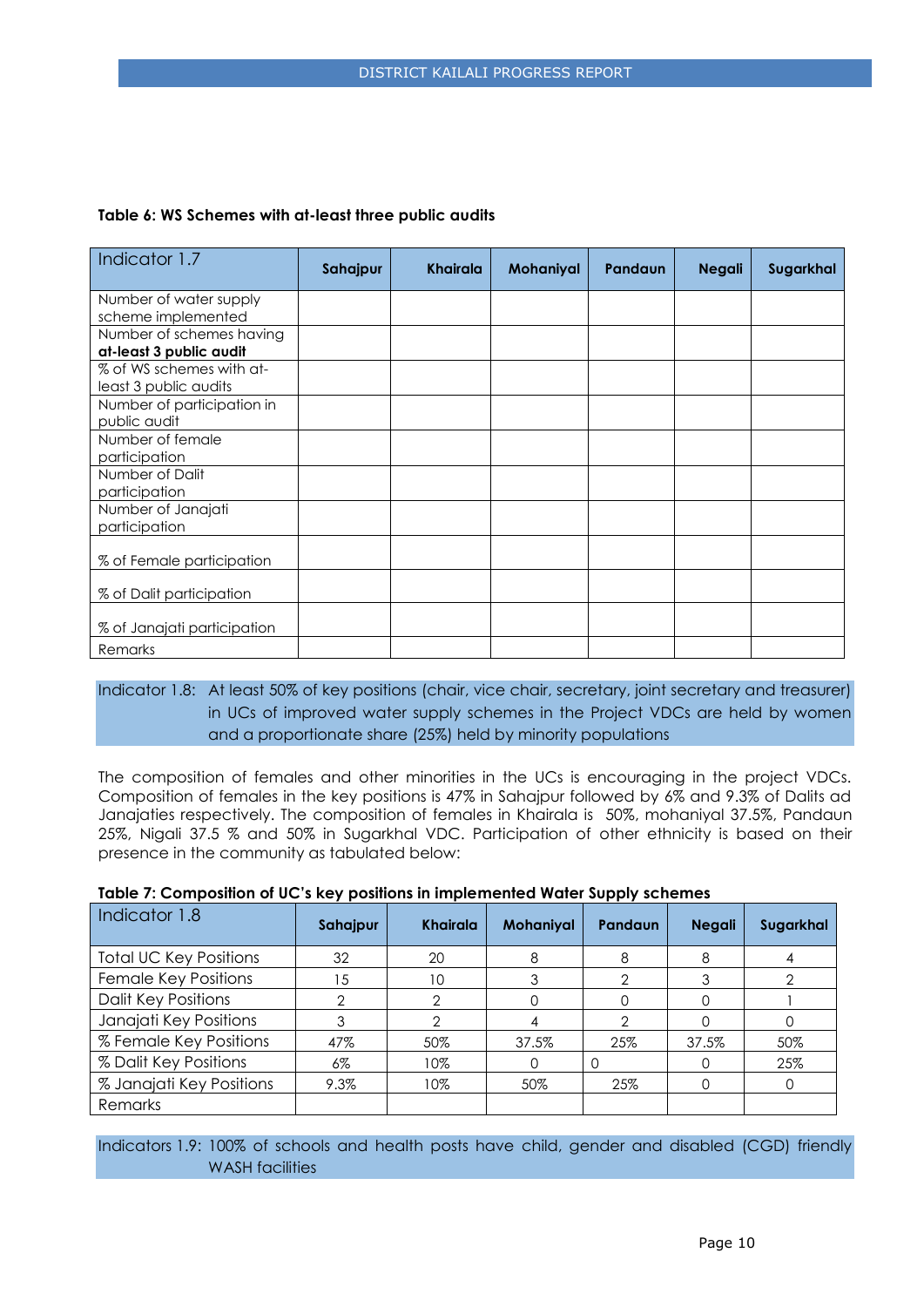All the school have toilets along with some schools having WASH facilities inside the school yard. The schools have child clubs maintaining sanitation. However there were no Health Promoters (HP) in the last FY, the project has maintained sanitation well and expects it better with the HP hired in the current FY. Overall scenario is tabulated below:

| Indicator 1.9                                                                       | Sahajpur       | <b>Khairala</b> | Mohaniyal      | Pandaun        | <b>Negali</b>  | Sugarkhal      |
|-------------------------------------------------------------------------------------|----------------|-----------------|----------------|----------------|----------------|----------------|
| <b>Total Number of Schools</b>                                                      | 20             | 9               | 12             | 15             | 19             | 26             |
| Schools having child club                                                           | 20             | $\overline{9}$  | 12             | 15             | 19             | 26             |
| Schools having functional<br>Water facilities within school<br>yard                 | 15             | 3               | $\overline{7}$ | 6              | 12             | 14             |
| Schools having low cost water<br>treatment practices for<br>drinking water service. | $\overline{0}$ | $\overline{0}$  | $\Omega$       | $\Omega$       | $\Omega$       | $\overline{0}$ |
| Schools having functional<br>toilet (1:50 student) cabin &<br>urinal.               | 20             | 5               | 8              | 9              | 19             | 10             |
| having<br>child<br>Schools<br>8 <sub>x</sub><br>gender friendly toilet              | 20             | 5               | 8              | 9              | 8              | 10             |
| School having MHM facilities                                                        | $\Omega$       | $\overline{0}$  | $\overline{0}$ | $\overline{0}$ | $\Omega$       | $\overline{0}$ |
| Schools with disable students<br>(crutches, wheel chair user).                      | $\Omega$       | $\overline{O}$  | $\overline{O}$ | $\Omega$       | $\Omega$       | $\overline{0}$ |
| having<br>disable<br>Schools<br>friendly toilet (Ram+++)                            | $\overline{0}$ | $\overline{O}$  | $\overline{0}$ | $\Omega$       | $\Omega$       | $\overline{0}$ |
| Schools having hand washing<br>with soap facilities                                 | 13             | 5               | $\Omega$       | $\Omega$       | $\Omega$       | $\Omega$       |
| Schools having solid waste<br>management practices                                  | 8              | $\overline{0}$  | $\overline{0}$ | 9              | 19             | 3              |
| Schools having O&M fund for<br>sustaining the WASH facilities                       | $\overline{O}$ | $\overline{0}$  | $\overline{0}$ | $\overline{0}$ | $\overline{0}$ | $\overline{0}$ |
| Schools having garden                                                               | $\overline{0}$ | $\overline{0}$  | 3              | $\mathbf{1}$   | $\overline{7}$ | $\overline{0}$ |

## **Table 8.1: Status of CGD friendly WASH facilities in schools**

#### **Table 8.2: Status of CGD friendly WASH facilities in other institutions (health-post, public offices)**

In Project VDCs, each Institutions have functional toilet though lacking functional water facilities. Some Institutions have hand washing with soap facilities. From this fiscal year, the project is planning to complete other indicators along with the management of hospital waste at the health post.

| Indicator 1.9                                                                               | Sahajpur | <b>Khairala</b> | <b>Mohaniyal</b> | <b>Pandaun</b> | <b>Negali</b> | Sugarkhal |
|---------------------------------------------------------------------------------------------|----------|-----------------|------------------|----------------|---------------|-----------|
| Total<br>Number<br>Оf<br>institutions                                                       | -6       |                 |                  | O              | っ             | 3         |
| Institutions<br>having<br>Water<br>functional<br>facilities                                 | 3        |                 | 0                |                | っ             |           |
| Institutions having low $\vert 0 \rangle$<br>cost water treatment<br>practices for drinking |          |                 |                  |                | 0             | 0         |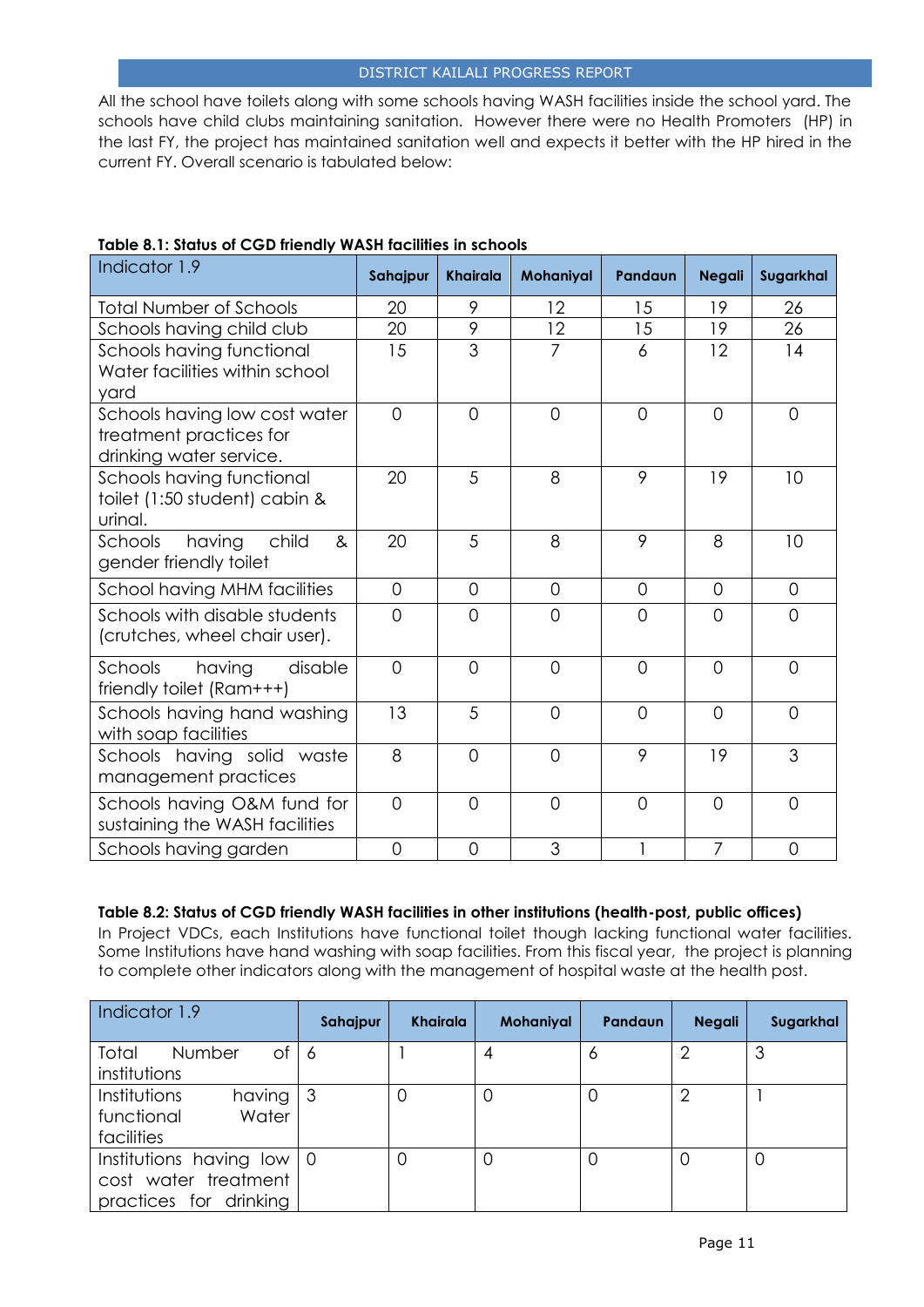| water service.            |                |          |                |                |                |                |
|---------------------------|----------------|----------|----------------|----------------|----------------|----------------|
| Institutions<br>having    | $\overline{6}$ |          | $\overline{4}$ | 6              | $\overline{2}$ | 3              |
| functional toilet.        |                |          |                |                |                |                |
| having<br>Institutions    | $\Omega$       | $\Omega$ | $\overline{0}$ | $\overline{O}$ |                | $\overline{0}$ |
| gender friendly toilet    |                |          |                |                |                |                |
| having<br>Institutions    | $\Omega$       | $\Omega$ | $\Omega$       | $\Omega$       | $\Omega$       | $\Omega$       |
| disable (crutch, wheel    |                |          |                |                |                |                |
| chair user) friendly      |                |          |                |                |                |                |
| toilet.                   |                |          |                |                |                |                |
| having<br>Institutions    | 3              | $\Omega$ | $\overline{2}$ | $\overline{0}$ |                |                |
| with<br>hand washing      |                |          |                |                |                |                |
| soap facilities           |                |          |                |                |                |                |
| Institutions having solid | 6              | $\Omega$ | $\overline{0}$ | 6              | $\overline{2}$ | 3              |
| waste management          |                |          |                |                |                |                |
| practices                 |                |          |                |                |                |                |
| Sub/Health<br>post        |                | $\Omega$ |                |                |                |                |
| having hospital waste     |                |          |                |                |                |                |
| management facilities     |                |          |                |                |                |                |

Indicator 1.10: More than 50% of RV-supported drinking water services schemes in core VDCs shall have affiliation with cooperative to proliferate their capital

The project has been working in the new VDCs and analyzed the situation of the exsiting cooperatives prevailing in the VDCs. , Further action will be taken after finalizing the decision either to reform or strengthen or establish the cooperatives in the VDCs.

| Indicator 1.10             | Sahajpur | <b>Khairala</b> | <b>Mohaniyal</b> | Pandaun | <b>Negali</b> | Sugarkhal |
|----------------------------|----------|-----------------|------------------|---------|---------------|-----------|
| Total number of WS         |          |                 |                  |         |               |           |
| schemes                    | 0        | 0               | 0                |         | 0             |           |
| Number of schemes          |          |                 |                  |         |               |           |
| having account in          |          |                 |                  |         |               |           |
| cooperative                | 0        | 0               | 0                |         | 0             |           |
| Amount of total O&M        |          |                 |                  |         |               |           |
| fund of WS schemes in      |          |                 |                  |         |               |           |
| cooperatives               | 0        | 0               | 0                | 0       | 0             |           |
| % of WS schemes            |          |                 |                  |         |               |           |
| affiliated in cooperatives | 0        | 0               | 0                |         | 0             |           |
| Remarks                    | 0        |                 | 0                |         | 0             |           |

#### **Table 9: Affiliation of WS schemes in cooperatives in core VDCs**

## Indicator 1.11: 50% of VDCs is able to declare Total Sanitation, by achieving 4 out of 5 of the key doable action indicators

Sahajpur and Khairala VDCs were selected in FY2069/070 (2012) followed by Moniyal & Pandaun VDCs in FY2070/071 (2013) & Sugarkhal & Nigali VDCs in FY2071/072 (2014). All VDCs were declared ODF. HHs have hand washing with soap facilities. Due to absence of Health Promoter the project team last FY, all activities related on total sanitation could not be conducted. The project district is in the process of hiring the HPs and expects that all indicators would be met by next FY.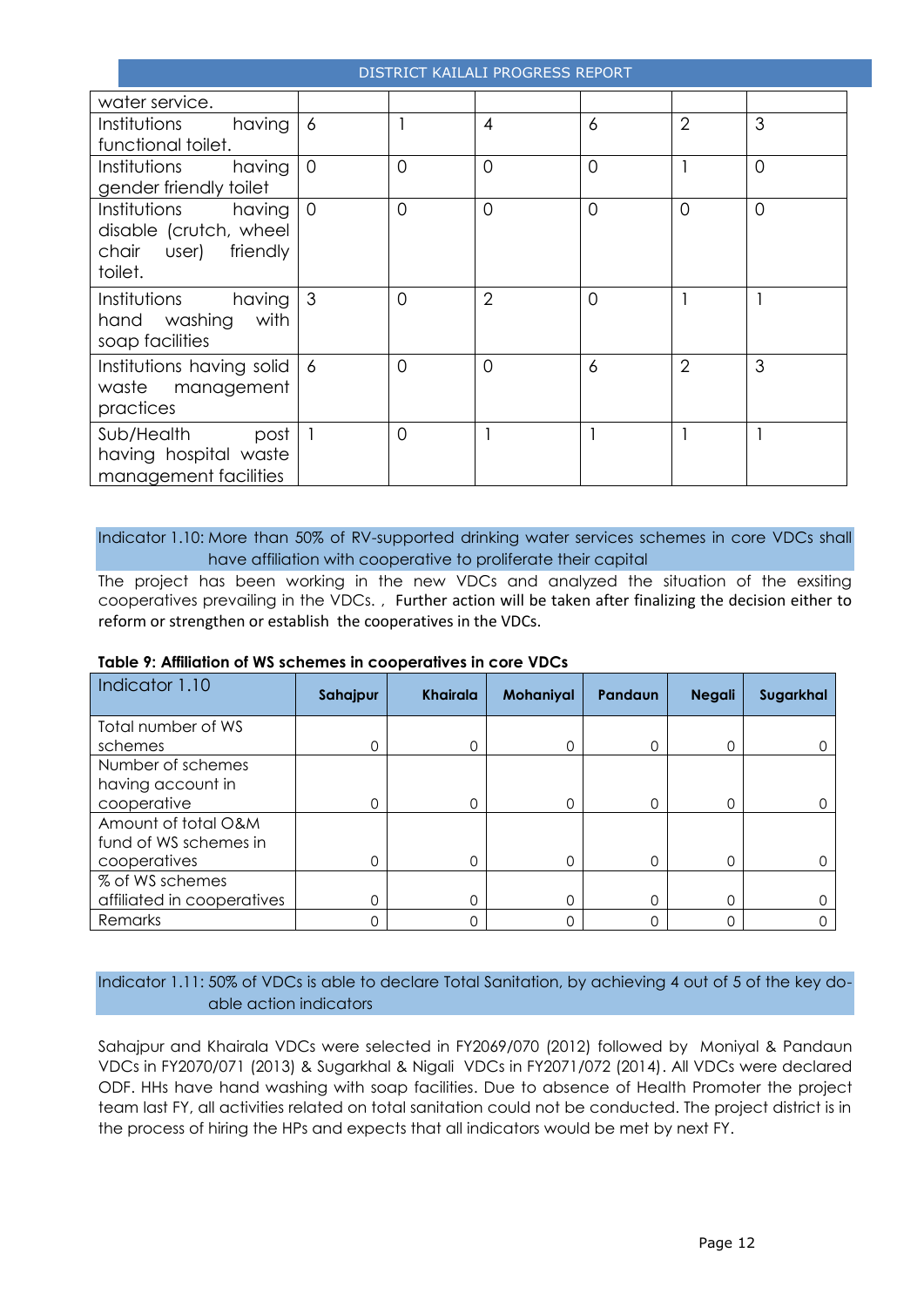| Indicator 1.11                                                                                  | Sahajpur       | <b>Khairala</b>     | Mohaniyal   | Pandaun      | <b>Negali</b>       | Sugarkhal           |
|-------------------------------------------------------------------------------------------------|----------------|---------------------|-------------|--------------|---------------------|---------------------|
| Total household in VDC                                                                          | 1789           | 892                 | 841         | 657          | 1238                | 2848                |
| HHs having access to<br>toilet to all at all time                                               | 1789           | 892                 | 841         | 657          | 1238                | 2848                |
| HHs having hand<br>washing with soap<br>facilities                                              | $\overline{0}$ | $\mathbf 0$         | $\mathbf 0$ | $\mathbf{O}$ | $\mathbf 0$         | $\Omega$            |
| HHs having access to<br>safe drinking water<br>(practicing low cost HH<br>treatment technology) | 0              | $\mathsf{O}\xspace$ | 0           | 0            | $\mathsf{O}\xspace$ | $\mathsf{O}\xspace$ |
| HHs practicing safe food<br>intake.                                                             | $\overline{0}$ | $\Omega$            | $\Omega$    | $\Omega$     | $\Omega$            | $\Omega$            |
| HH having ICS                                                                                   | $\mathbf 0$    | $\Omega$            | $\Omega$    | $\Omega$     | $\overline{0}$      | $\Omega$            |
| HHs managing the FYM                                                                            | $\overline{0}$ | $\mathbf 0$         | $\Omega$    | $\mathbf 0$  | $\Omega$            | $\Omega$            |
| HH having the Chang                                                                             | 770            | 580                 | 453         | 233          | 732                 | 474                 |
| HHs having waste Pit                                                                            | $\mathbf 0$    | $\mathbf 0$         | $\mathbf 0$ | $\Omega$     | $\Omega$            | $\mathbf 0$         |
| HHs managing the<br>waste water in HG                                                           | $\mathbf 0$    | $\mathbf 0$         | $\Omega$    | $\Omega$     | $\Omega$            | $\Omega$            |
| Achieved VDCs with at<br>least 4 out of 5 of the key<br>do-able action<br>indicators (Yes/No)   | 0              | 0                   | $\mathbf 0$ | 0            | $\mathbf 0$         | $\mathbf 0$         |
| <b>Declared Total</b><br>Sanitation VDC (Yes/No)                                                | 0              | $\mathbf 0$         | $\mathbf 0$ | 0            | $\mathbf 0$         | $\mathbf 0$         |

## **Table 10: Total sanitation status of core VDCs**

*Source: Hygiene Behavior Convenience Survey (HBCS) for Sanitation and Hygiene*

## Indicator 1.12: 90% of menstruating women able to use the toilet in project VDC

#### **Table 11: Menstruating women using toilet in core VDCs**

*Source: Behavior Convenience Survey (BCS) for Sanitation and Hygiene* (…….)

| Indicator 1.12                                       | Sahajpur | Khairala | <b>Mohaniyal</b> | Pandaun | <b>Neagli</b> | Sugarkhal |
|------------------------------------------------------|----------|----------|------------------|---------|---------------|-----------|
| Total respondents of BCS                             |          |          |                  |         |               |           |
| Number of respondents: Do<br>menstruating women able |          |          |                  |         |               |           |
| to use toilet? with answer                           |          |          |                  |         |               |           |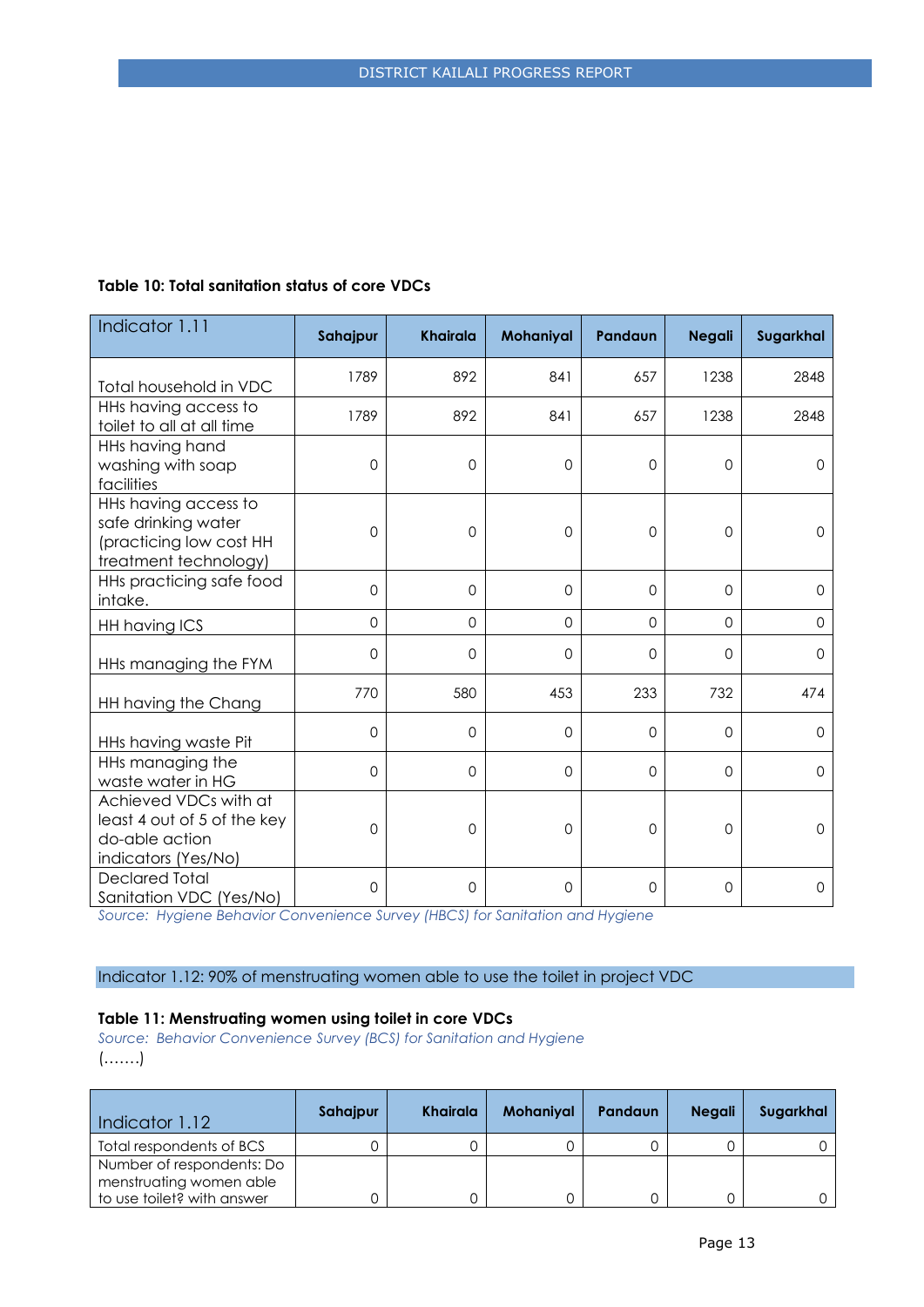| DISTRICT KAILALI PROGRESS REPORT |  |  |  |  |  |  |  |
|----------------------------------|--|--|--|--|--|--|--|
| "Yes"                            |  |  |  |  |  |  |  |
| % of menstruating women          |  |  |  |  |  |  |  |
| able to use toilet               |  |  |  |  |  |  |  |

## <span id="page-13-0"></span>**3.1.2 Livelihoods**

Support to food security and nutrition is the prime aim of 2nd result of the project. To obtain this target, the project has started two fold approach to livelihoods i.e basic home garden management and advance level intervention either on farm or off farm based. The project has targeted 78% for home garden among other indicators promoting local resources.

**Result 2: Improved and sustainable nutrition, food security and sustainable income at community level through water resources based livelihoods development**

Indicator 2.1: At least 78% of the households provided with improved water supply, have a functional home garden

Livelihoods in Sahajpur and Khairala was started from FY 2071/72. Three Water Supply Schemes were completed at Khairala VDC and five water supply Schemes were completed at Sahajpur VDCs. Corresponding with the schemes, the project has been able to develop impressive home gardens in those schemes along with the initiation in other VDCs. A glimpse on the progress of home garden could be seen in the table below:

| Indicator 2.1                                                         | Sahajpur | <b>Khairala</b> | <b>Mohaniyal</b> | Pandaun | <b>Negali</b> | Sugarkhal |
|-----------------------------------------------------------------------|----------|-----------------|------------------|---------|---------------|-----------|
| Number of beneficiary<br>households of WS schemes                     | 176      | 48              | 93               | 73      | 112           | 48        |
| Number of WS beneficiary<br>household with functional<br>home garden* | 40       | 10              | 50               | 42      | 60            | 30        |
| Number of people benefited<br>by Home Garden                          | 40       | $\overline{10}$ | 50               | 42      | 60            | 30        |
| % of WS beneficiary<br>households with functional<br>home garden      | 80%      | 74%             | 54%              | 58%     | 54%           | 63%       |

## **Table 12: WS beneficiary households with functional home garden in core VDCs**

\* Home garden means the household having 4 major crops in the garden: vegetables, spices, fodder, fruit and productive at least 6 months.

## Indicator 2.3: At least 50% of home garden training participants, TOTs and/or Lead Farmers are women

Participation of females in home garden related training is encouraging right from the beginning. In this fiscal year 74% female were participated against 26% male in the HGM training. In Case of leader farmer training is was equally balanced. Other inclusion is summarized in the table below:

#### **Table 13: Women participation in HG, TOT and/or LF training in core VDCs**

| Indicator 2.3                            | Sahajpur | <b>Khairala</b> | <b>Mohanival</b> | Pandaun | <b>Negali</b> | Suaarkhal |
|------------------------------------------|----------|-----------------|------------------|---------|---------------|-----------|
| Number of participants in<br>HG training | 215      | 74              | 54               | 44      | 64            | ∩ר<br>ےں  |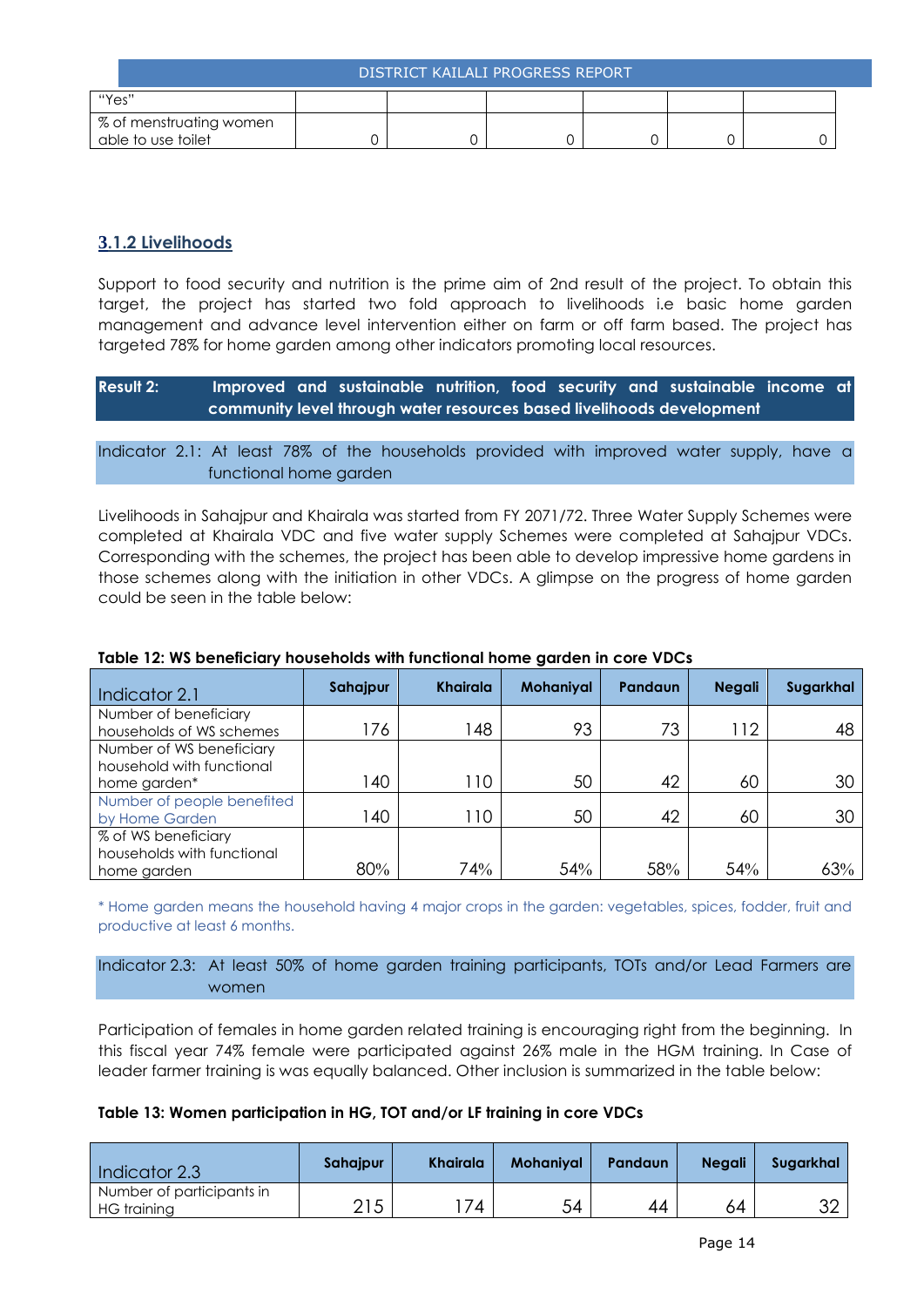| DISTRICT KAILALI PROGRESS REPORT                                          |     |                |               |     |                |       |  |
|---------------------------------------------------------------------------|-----|----------------|---------------|-----|----------------|-------|--|
| Number of women<br>participated in HG training                            | 111 | 122            | 51            | 40  | 38             | 32    |  |
| Number of participants in<br><b>TOT</b>                                   | 0   | 4              | 0             | 0   | 0              |       |  |
| Number of women<br>participated in TOT                                    | 0   | $\overline{2}$ | 0             | 0   | 0              |       |  |
| Number of participants in<br>Leader Farmer training                       | 15  | 9              | 4             | 4   | 4              |       |  |
| Number of women<br>participated in Leader<br>Farmer training              | 10  | 5              | $\mathcal{P}$ | 3   | $\overline{2}$ |       |  |
| % of women participation in<br><b>HG</b>                                  | 52% | 70%            | 94%           | 91% | 59%            | 100%  |  |
| % of women participation in<br><b>TOT</b>                                 | 0%  | 50%            | 0%            | 0%  | 0%             | 0%    |  |
| % of women participation in<br>LF training                                | 67% | 56%            | 50%           | 75% | 50%            | 100%  |  |
| % of women participated in<br>HG and/or TOT and/or LF<br>training (total) | 8%  | 5%             | $6\%$         | 8%  | $6\%$          | $6\%$ |  |

Indicator 2.4: Dalit and other socially excluded groups have participated in home garden training at least to their representative proportion of community members.

In FY 2072/73 14% Dalit, 28% Janjati & 58% other Cast were Participated in livelihood activities.

## **Table 14: Proportion of participants in Home garden training in core VDCs**

| Indicator 2.4                                              | Sahajpur | <b>Khairala</b> | Mohaniyal | Pandaun | <b>Negali</b>  | Sugarkhal |
|------------------------------------------------------------|----------|-----------------|-----------|---------|----------------|-----------|
| Number of total WS beneficiary<br>Households               | 215      | 174             | 54        | 44      | 64             | 32        |
| Number of Dalit HH                                         | 30       | 35              | $\Omega$  |         | 16             | 6         |
| Number of Janajati HH                                      | 15       | 54              | 39        | 5       | $\mathfrak{D}$ | 0         |
| % of Dalit HH in the beneficiary<br>community              | 14%      | 20%             | 0%        | 16%     | 25%            | 19%       |
| % of Janajati HH in the<br>beneficiary community           | 7%       | 31%             | 72%       | 11%     | 3%             | 0%        |
| Number of participants in HG<br>training                   | 111      | 122             | 51        | 40      | 38             | 32        |
| Number of Dalit participants                               | 28       | 33              | ∩         |         | 16             | 6         |
| Number of Janajati participants                            | 12       | 52              | 39        | 5       | $\mathcal{P}$  | Ω         |
| % of Dalit participation in HG<br>training                 | 25%      | 27%             | 0%        | 18%     | 42%            | 19%       |
| % of Janajati participation in HG<br>training              | 11%      | 43%             | 76%       | 13%     | 5%             | 0%        |
| % Difference in proportionate<br>participation of Dalit    | 93%      | 94%             | 0%        | 100%    | 100%           | 100%      |
| % Difference in proportionate<br>participation of Janajati | 80%      | 96%             | 100%      | 100%    | 100%           | 0%        |

## Indicator 2.5: 70% of irrigation scheme beneficiaries practicing double or triple cropping

There was no irrigation Scheme was proposed in Fiscal year 2072/73.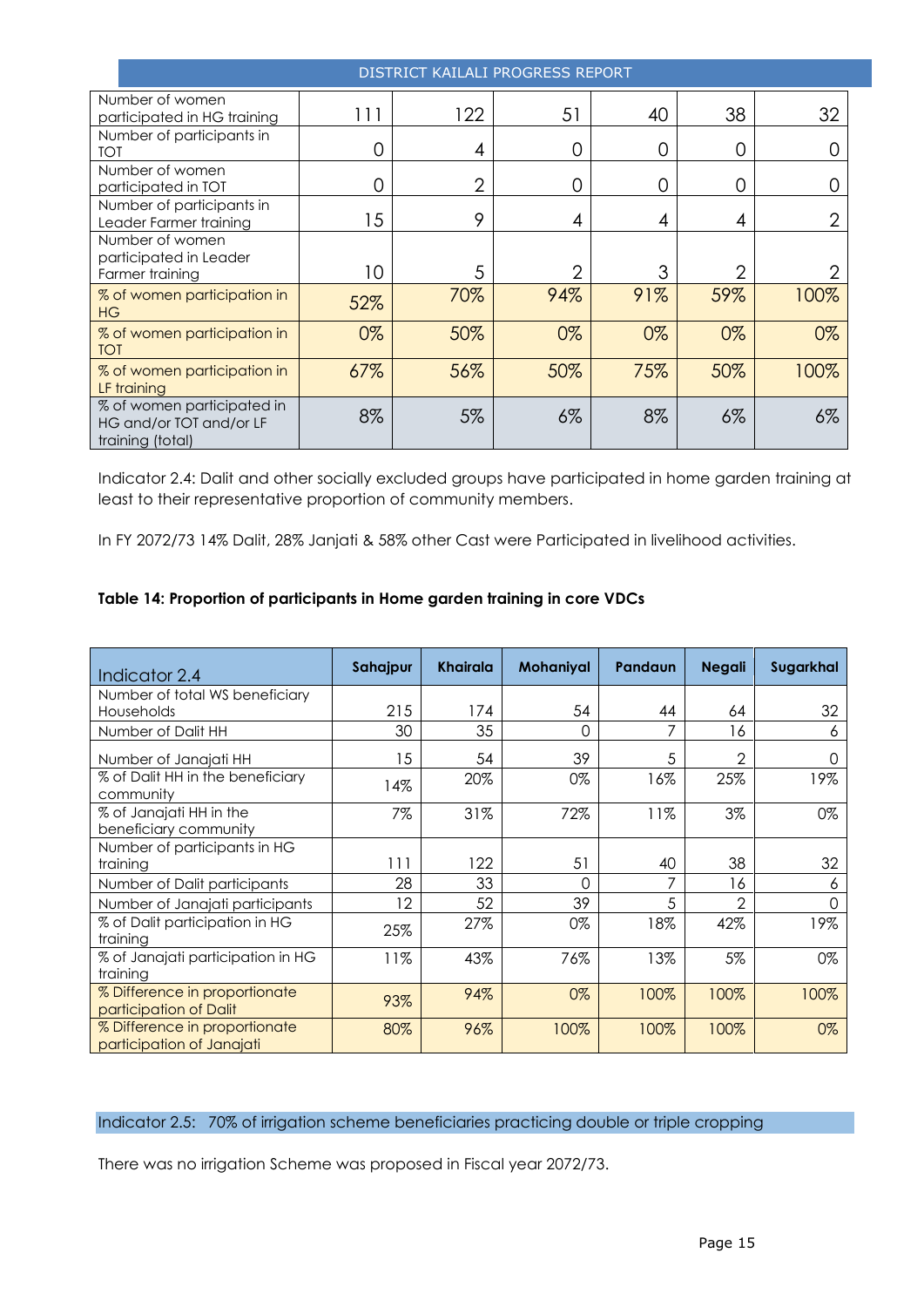| Indicator 2.1               | Sahajpur | <b>Khairala</b> | Mohaniyal | Pandaun  | <b>Negali</b> | Sugarkhal |
|-----------------------------|----------|-----------------|-----------|----------|---------------|-----------|
| Number of CI schemes        | 0        | 0               | 0         | $\Omega$ | 0             |           |
| Number of CI beneficiary    |          |                 |           |          |               |           |
| <b>HHs</b>                  | 0        | 0               | 0         | 0        | 0             |           |
| Number of CI beneficiaries  | 0        | $\Omega$        | 0         | $\Omega$ | 0             |           |
| Number of CI beneficiary    |          |                 |           |          |               |           |
| HHs practicing double or    |          |                 |           |          |               |           |
| triple cropping             | 0        | $\Omega$        | 0         | $\Omega$ | 0             |           |
| Number of MIT schemes       | 0        | $\Omega$        | $\Omega$  | $\Omega$ | $\Omega$      |           |
| Number of MIT beneficiary   |          |                 |           |          |               |           |
| <b>HHs</b>                  | 0        | 0               | 0         | 0        | 0             |           |
| Number of MIT beneficiaries | 0        | $\Omega$        | $\Omega$  | $\Omega$ | $\Omega$      |           |
| Number of MIT beneficiary   |          |                 |           |          |               |           |
| HHs practicing double or    |          |                 |           |          |               |           |
| triple cropping             | 0        | 0               | 0         | $\Omega$ | 0             |           |
| % of total irrigation       |          |                 |           |          |               |           |
| beneficiary HHs practicing  |          |                 |           |          |               |           |
| double or triple cropping** | 0        | ∩               | 0         | $\Omega$ | 0             |           |

#### **Table 15: Irrigation beneficiaries<sup>1</sup> practicing double or triple cropping in core VDCs**

\*\*Double or more crops could include cereals, vegetables and tuber-crops

Indicator 2.6: Estimated 50 000 beneficiaries receive irrigation support

There was no irrigation Scheme proposed in Fiscal year 2072/73.

Indicator 2.7: At least 50% of the energy generated by micro-hydro schemes is utilized and paid

No energy Scheme was completed in Fiscal year 2072/73.

| Indicator 2.7                           | Sahajpur | <b>Khairala</b> | <b>Mohaniyal</b> | Pandaun | <b>Negali</b> | Sugarkhal |
|-----------------------------------------|----------|-----------------|------------------|---------|---------------|-----------|
| Number of Energy schemes                |          |                 |                  |         |               |           |
| Number of energy schemes<br>through MUS |          |                 | 0                |         | 0             |           |
| Total energy produced<br>(KWH)          |          |                 | 0                |         |               |           |
| Total energy utilized (KWH)             |          |                 |                  |         |               |           |
| Total revenue collected                 |          |                 |                  |         |               |           |
| % of energy utilized and<br>paid        |          |                 |                  |         |               |           |

#### **Table 16: Energy generation and utilization with revenue in core VDCs**

Indicator 2.9: At least 90% of UCs for the Project- supported micro-hydro schemes are active and able to maintain service level as verified by presence of a paid maintenance worker, public audit at least once a year and an affiliation with cooperatives to accumulate its capital

There was no energy Scheme was proposed in Fiscal year 2072/73

-

<sup>1</sup> Irrigation beneficiaries practicing double or triple cropping would be counted only after 12 months from completion of irrigation schemes.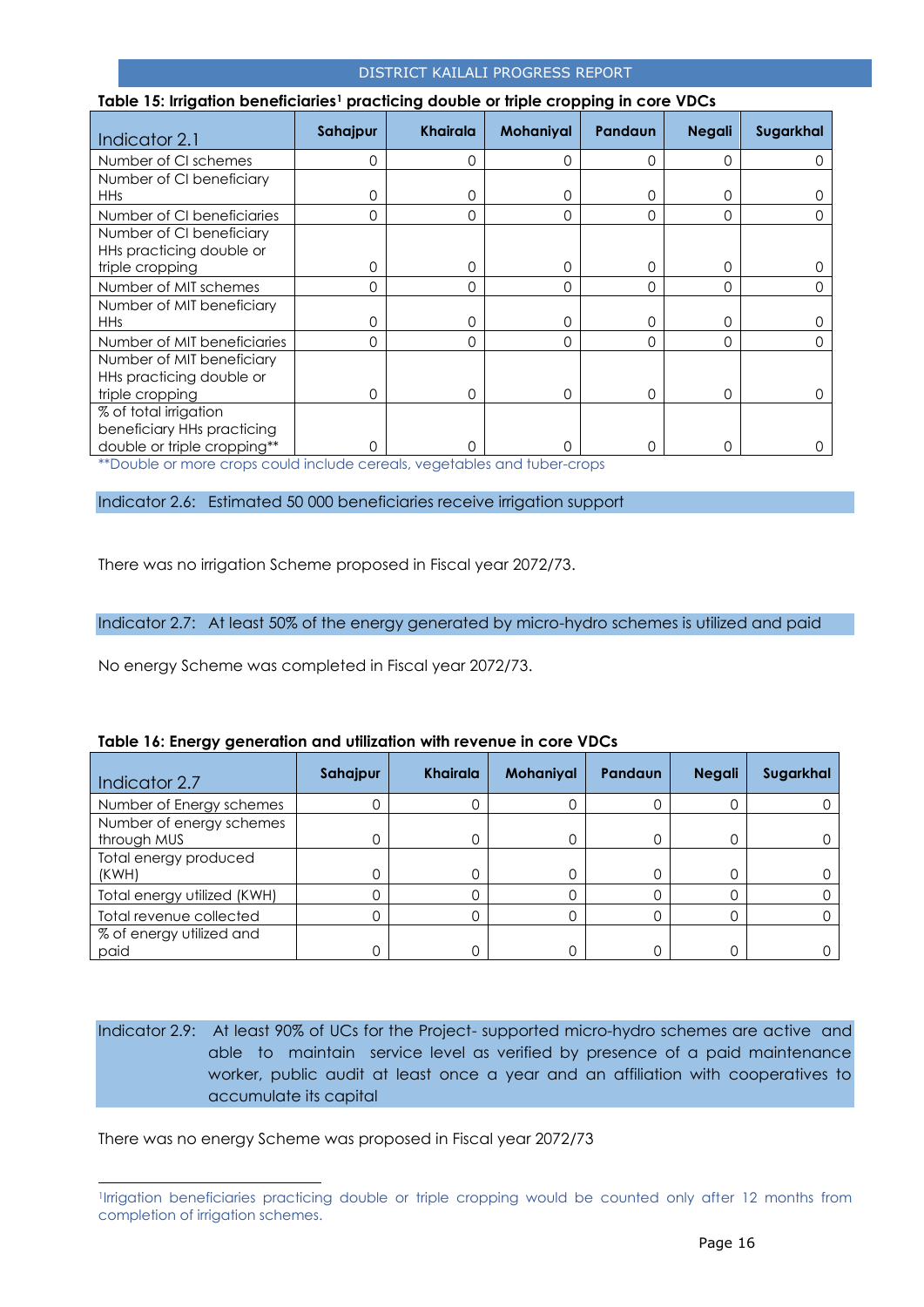| Indicator 2.9                | Sahajpur | Khairala | <b>Mohaniyal</b> | Pandaun  | <b>Negali</b> | Sugarkhal |
|------------------------------|----------|----------|------------------|----------|---------------|-----------|
| Number of Micro-hydro        |          |          |                  |          |               |           |
| schemes (including MUS       |          |          |                  |          |               |           |
| with MHP)                    | 0        | 0        | 0                | 0        | 0             |           |
| Paid maintenance worker      | 0        | 0        | 0                | O        | 0             |           |
| Public audit at least once a |          |          |                  |          |               |           |
| year                         | 0        | 0        | 0                | O        | 0             |           |
| Affiliated with cooperatives | 0        | 0        | 0                | 0        | 0             |           |
| Number of schemes having     |          |          |                  |          |               |           |
| composition: paid            |          |          |                  |          |               |           |
| maintenance worker +         |          |          |                  |          |               |           |
| conducted public audit at    |          |          |                  |          |               |           |
| least once a year +          |          |          |                  |          |               |           |
| affiliated with cooperatives | $\Omega$ | 0        | 0                | $\Omega$ | 0             |           |
| % of MHP UCs: active and     |          |          |                  |          |               |           |
| able to maintain service     |          |          |                  |          |               |           |
| level                        | 0        | 0        | 0                | Λ        | 0             |           |

## **Table 17: Active Micro-hydro UCs with capacity to maintain service level in core VDCs**

#### Indicator 2.10: At least 12 000 families trained in income generating activities

In Nigali, the vegetable production was found very encouraging. There is high potential for market oriented business. The scheme area is potential for cash crops like ginger, citrus fruits and fresh green vegetables, tomatoes. As of the end of the FY, a total of 83 participants are trained and generating income in the project VDCs.

#### **Table 18: Detail of participation in Income Generating Activities**

\*\*\* Note: Agro-vets, LRPs, Leader Farmers, Small Enterprises. This should also include all commercial farmers

| Type of Income***<br><b>Generating Training</b>      | <b>Number</b><br>of VDC<br>involved | Women<br>participants | <b>Dalit</b><br>participants | Janajati<br>Participants | Other<br>participants | Total<br>Participants |
|------------------------------------------------------|-------------------------------------|-----------------------|------------------------------|--------------------------|-----------------------|-----------------------|
| Leader farmers training                              |                                     |                       |                              |                          | 4                     | 24                    |
| <b>Commercial Farmers</b><br>(Nali and Sahajpur VDC) |                                     |                       |                              |                          |                       | ⌒                     |
| Total                                                |                                     | 27                    | 15                           | 12                       | 29                    | 83                    |

having been trained.

Indicator 2.11: At least 50% women in the leadership posts of project supported cooperatives

NA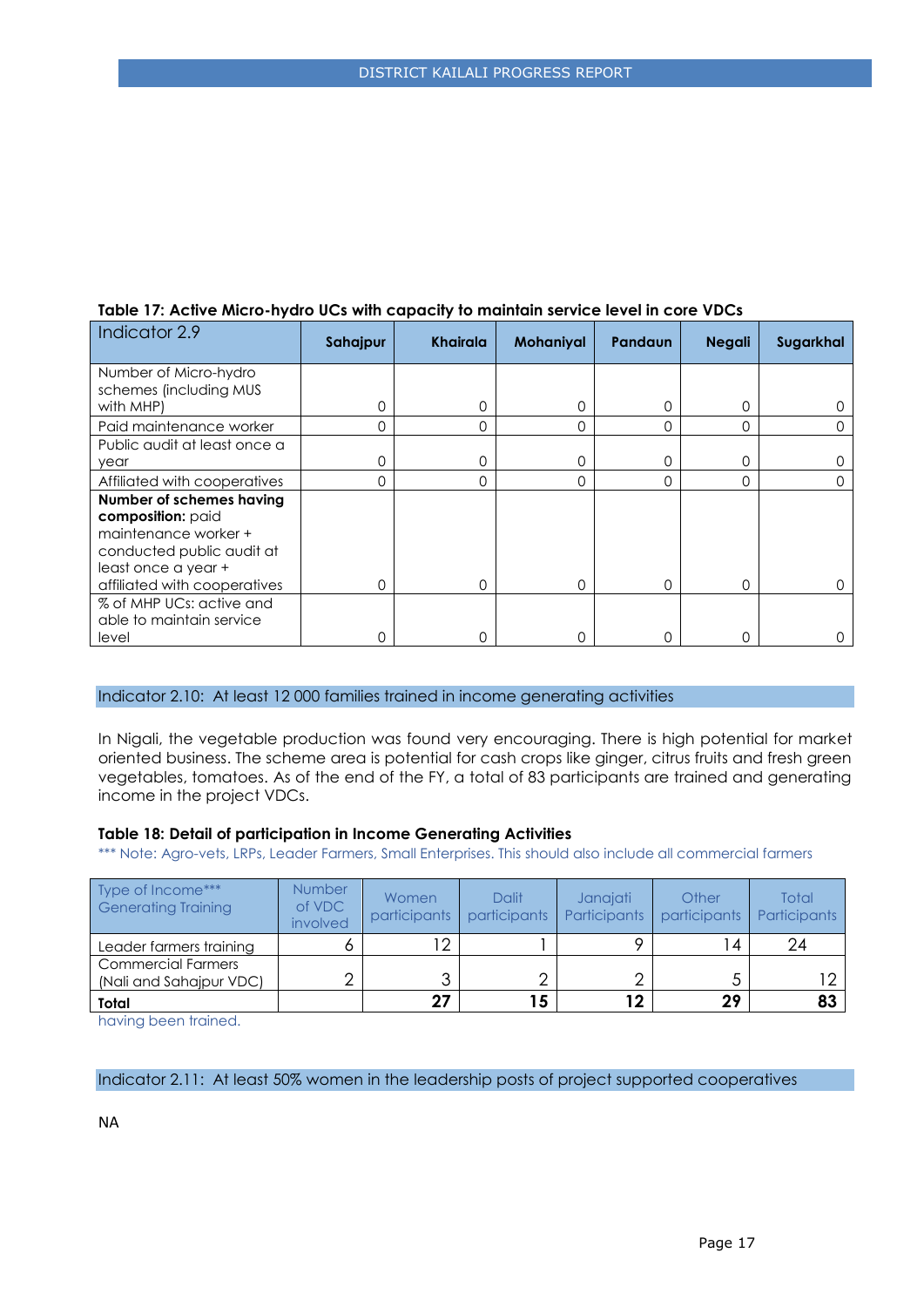## **Table 19: Composition of leadership<sup>2</sup> posts of project supported cooperatives.**

| Indicator 2.11            | Sahajpur | <b>Khairala</b> | Mohaniyal | <b>Pandaun</b> | <b>Negali</b> | Sugarkhal |
|---------------------------|----------|-----------------|-----------|----------------|---------------|-----------|
| Total leadership position |          |                 |           |                |               |           |
| of cooperatives           | 0        | 0               | $\Omega$  | $\Omega$       | $\Omega$      |           |
| Female leadership         |          |                 |           |                |               |           |
| position                  | 0        | 0               | 0         | $\Omega$       | $\mathbf 0$   |           |
| Dalit leadership position | 0        | $\Omega$        | 0         | $\Omega$       | 0             |           |
| Janajati leadership       |          |                 |           |                |               |           |
| position                  | 0        | 0               | 0         | 0              | 0             |           |
| % Female leadership       |          |                 |           |                |               |           |
| position                  | 0        | 0               | $\Omega$  | $\Omega$       | $\Omega$      |           |
| % Dalit leadership        |          |                 |           |                |               |           |
| position                  | 0        | 0               | $\Omega$  | $\Omega$       | $\Omega$      |           |
| % Janajati leadership     |          |                 |           |                |               |           |
| position                  | 0        | 0               | ∩         | ∩              | 0             |           |

## Indicator 2.12: 90% of developed cooperatives shall achieve operational self-sufficiency, which should be greater than 110%.

NA

-

## **Table 20: Operational self-sufficiency of project supported cooperatives**

| Name of<br>cooperative | <b>Interest</b><br>Income (in<br>NPR)<br>(A) | <b>Operational</b><br>Cost (in<br>NPR)<br>(B) | <b>Interest</b><br>Paid (in<br>NPR)<br>(C) | <b>Loan Loss</b><br><b>Provision (in NPR)</b><br>(D) | <b>Operational</b><br><b>Self</b><br><b>Sufficiency</b><br>(OSS) <sup>3</sup><br>(in  %) |
|------------------------|----------------------------------------------|-----------------------------------------------|--------------------------------------------|------------------------------------------------------|------------------------------------------------------------------------------------------|
|                        |                                              |                                               |                                            |                                                      |                                                                                          |
|                        |                                              |                                               |                                            |                                                      |                                                                                          |
|                        |                                              |                                               |                                            |                                                      |                                                                                          |
|                        |                                              |                                               |                                            |                                                      |                                                                                          |
|                        |                                              |                                               |                                            |                                                      |                                                                                          |
|                        |                                              |                                               |                                            |                                                      |                                                                                          |
|                        |                                              |                                               |                                            |                                                      |                                                                                          |

The assessment of the existing cooperatives has been tabulated below:

| S.n. | Name | Place | <b>Registration</b> Share |        | <b>Share</b> | <b>Deposit</b> | Outstanding |
|------|------|-------|---------------------------|--------|--------------|----------------|-------------|
|      |      |       | Date                      | member | amount       | amount         | loan        |

<sup>2</sup>Leadership position includes: Board of directors, Managers (not Assistant Manager), Account Committee.

<sup>3</sup> Here, Operational Self Sufficiency is: 
$$
0SS = \left[\frac{n}{(B+C+D)}\right] * 100
$$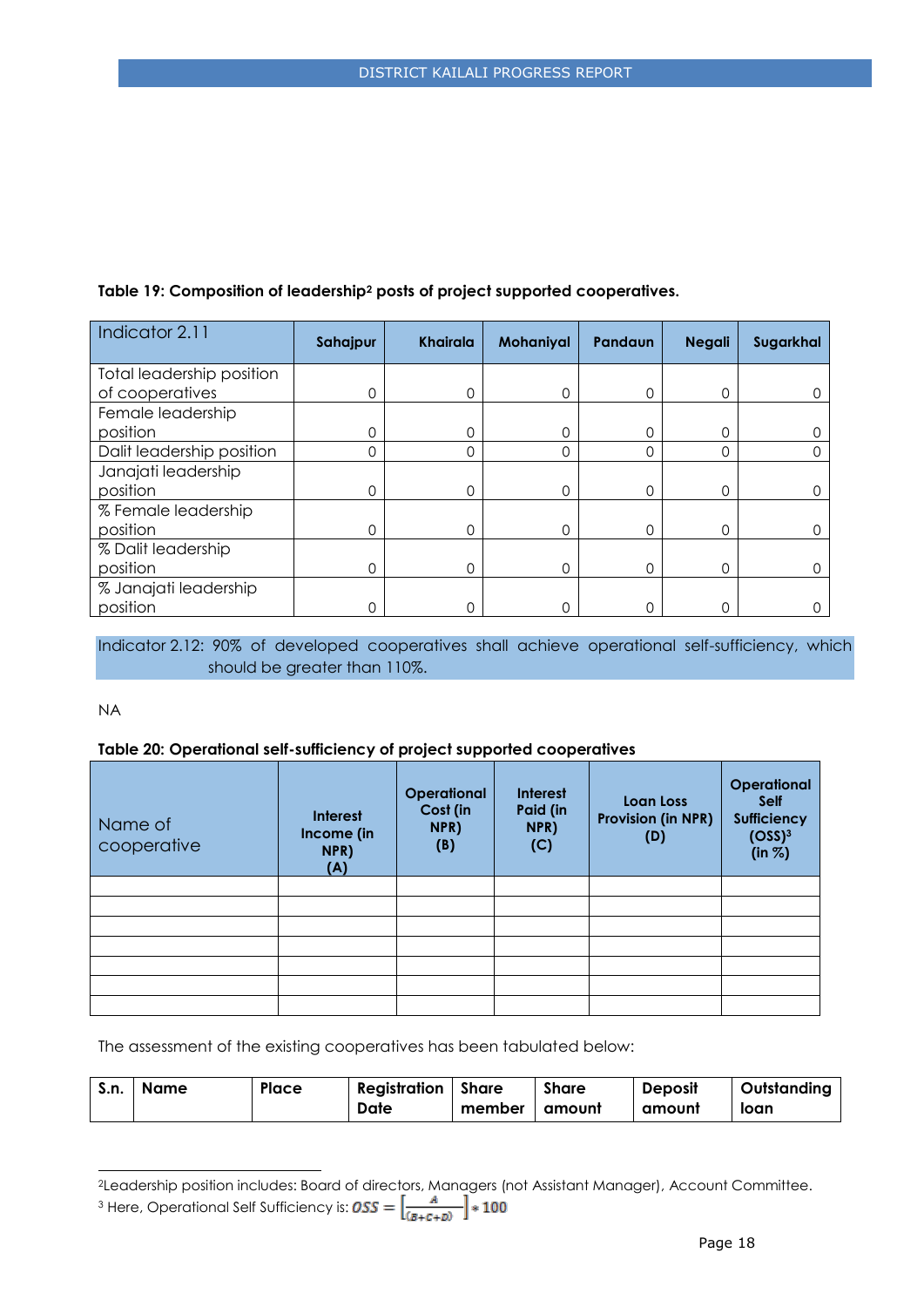|                | <b>DISTRICT KAILALI PROGRESS REPORT</b> |                         |            |     |            |            |             |  |  |
|----------------|-----------------------------------------|-------------------------|------------|-----|------------|------------|-------------|--|--|
|                | Nigali Agro<br>cooperative              | Negali-<br>2, Alad      | 2066.6.25  | 239 | 119500.00  | 620761.00  | 135,5359.00 |  |  |
| 2              | Sahajpur<br>Agro<br>Cooperative         | Sahajpur-8              | 2066.5.14  | 155 | 169000.00  | 272000.00  | 272,000.00  |  |  |
| 3              | Jan Kalayan<br>Agro<br>Cooperative      | SAhajpur-<br>1, Deurali | 2064.11.13 | 437 | 1276100.00 | 3722669.00 | 615,7449.00 |  |  |
| $\overline{4}$ | Paribatan<br>Agro<br>Cooperative        | Mohaniyal<br>Katunje    | 2069.8.27  | 123 | 51700.00   | 46500.00   | 92,000.00   |  |  |
| 5              | Nabbihani<br>agro<br>cooperative        | Panadaun<br>-9.Koltadi  | 2071.2.28  | 48  | 67000.00   | 140790.00  | 265,000.00  |  |  |

A way forward to develop the cooperatives in the VDCs is under discussion by the end the FY.

## Indicator 2.13: Estimated 40 000 cooperative members

NA

## **Table 21: Composition of shareholders of project supported cooperatives**

| <b>Name of cooperative</b> | Total<br><b>Shareholders</b> | <b>Shareholders by sex</b> |        | <b>Shareholders by ethnicity</b> |          |               |  |
|----------------------------|------------------------------|----------------------------|--------|----------------------------------|----------|---------------|--|
|                            |                              | Male                       | Female | <b>Dalit</b>                     | Janajati | <b>Others</b> |  |
|                            |                              |                            |        |                                  |          |               |  |
|                            |                              |                            |        |                                  |          |               |  |
|                            |                              |                            |        |                                  |          |               |  |
|                            |                              |                            |        |                                  |          |               |  |
|                            |                              |                            |        |                                  |          |               |  |
|                            |                              |                            |        |                                  |          |               |  |

## <span id="page-18-0"></span>**3.1.3 Institutional Capacity Building**

## **Result 3: GoN institutional capacity to continue integrated water resources planning and support communities in implementing and maintaining WASH and livelihood activities**

Capacity Building is a fundamental dimension of appropriate technology: even a very simple technology could become appropriate if there is local capacity to plan, implement, operate and maintain it. RVWRMP gives more emphasis in promoting local capacity in Water Supply and Sanitation, livelihoods, cooperatives and other institution building. It has developed Water Resources Technicians, Village Maintenance Workers, Local Latrine Builders, Rainwater Harvesting masons and electricians. The project has trained duty bearers i.e DDC/DTO and VDC staffs- in various trainings and exposures taking into account their input in the project activities. It has organized institutional capacity building training for key stakeholders at both district and community levels in IWRM aspects. All the V-WASH-CC members are trained in developing WUMP, its implementation and marketing supplemented with IWRM, consisting of many multi-dimensional basic elements like organizational development, integrated water resource management, capital formation, skill enhancement, women empowerment, livelihood promotion, and environment and sanitation management.

The project has trained all Users Committee members and VDCs secretaries to independently operate and maintain the project activities ensuring quality construction, good governance and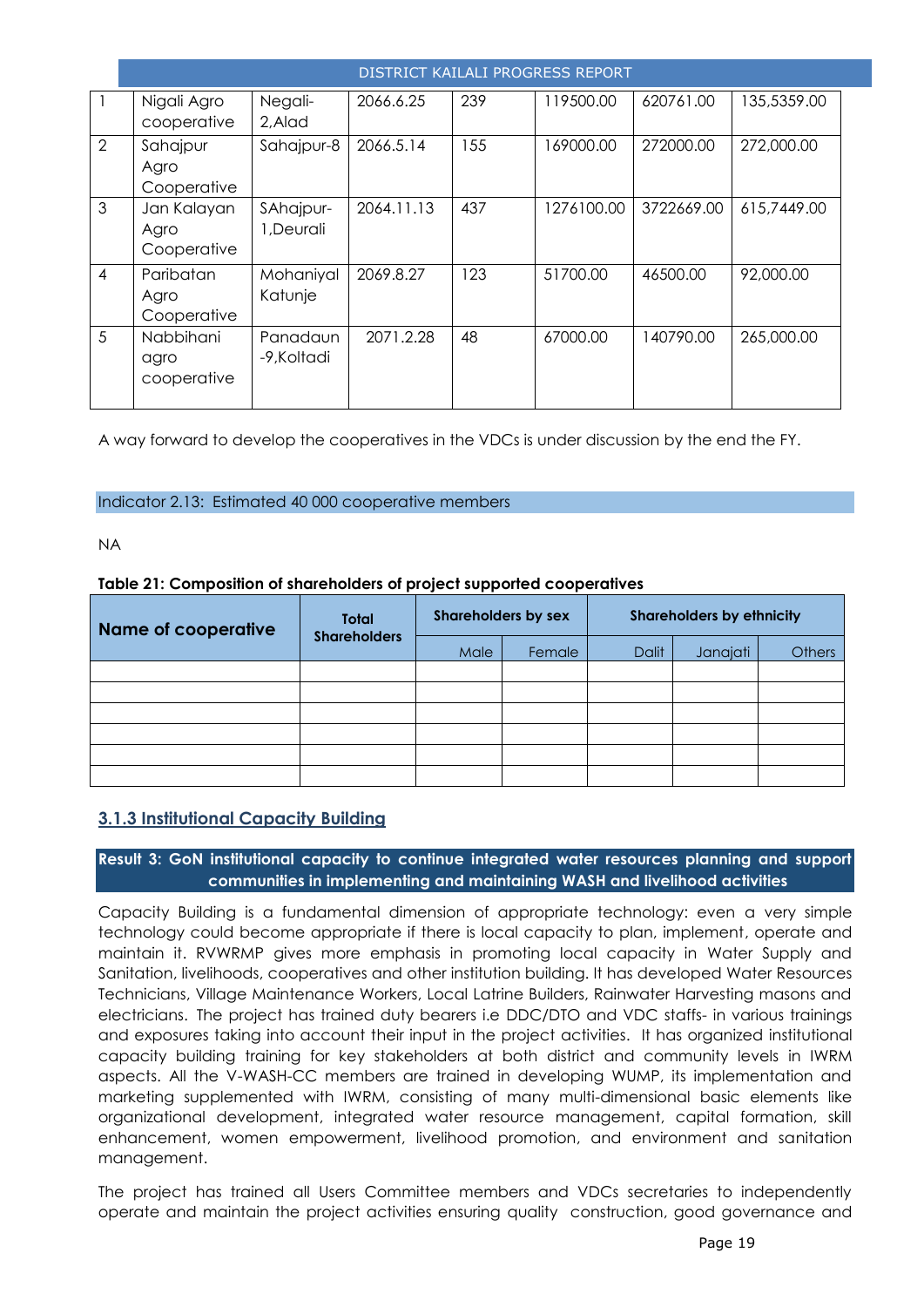transparency at all level. The use of UC members in procurement process enhances the transparency level and empowerment process. A three days UC/VMW workshop was completed in district including procurement and quality orientation to UC representative and SP staffs going for procurement of construction materials. The orientation was found helpful in choosing right quality materials, requirements of account in DDC, including vats, taxes and financial requirements.

The step by step training was conducted for UCs for sustainability of the built infrastructures and development process strengthening local institutions at all level of the project VDCs. RVWRMP has empowered registered Users Committees to have the responsibility for scheme implementation, operation and maintenance. Funds for the implementation of schemes were directly provided to them. This modality is reported to be unique at community level.

Indicator 3.1: Policy Advocacy approach approved and dissemination program prepared to ensure that RVWRMPs experiences are reflected in provincial and national policy planning

RVWRMP phase III is started from 1 March 2016. Project's inception period has just been over. In line with the project document, some guidelines are still to be finalized. The project implemention strategy will go ahead as guided by the developed and approved guidelines. So the indicator 3.1 cannot be measured in base year of the project. However, national WUMP guidelines has been developed and indorsed in government system during phase II. Similarly, the project kept on sharing and coordinating the lesions learned in phase I & II with concerned authorities long with home garden management concept which is jointly implemented by with DADO in the districts.

Indicator 3.2: National and Provincial authorities in WASH, agriculture and small industries sectors informed on RVWRMP experiences

The project organized a couple of experiences sharing meetings at national, regional and district level. The project shared lessons on WUMP, different technologies on WASH and livelihoods at district level.

## Indicator 3.3: Ownership strengthened, as demonstrated by minimum 1% contribution to scheme costs by DDC or corresponding future body

Contribution from District Development Committee, Kailali was remained wonderful during phase II. This practice has been continuing in phase III. The contribution percentage of FY 2072/73 by DDC was about 1.89% of total Capital budget as per AWP. DDC spent 291,000 as allocated for the project activities.

Indicator 3.4: Necessary technical and administrative support is provided without delays by DTO, DADO and other relevant offices, as verified by at least 10 annual DMC meetings in each Project district

District Management Committee (DMC) is responsible to decide, implement, supervision and monitor all the project activities in the district. Following the PIG of the project, DMC has organized regular meeting at least once a month during the FY. DMC meeting were held and the participation can be seen from the figure below.

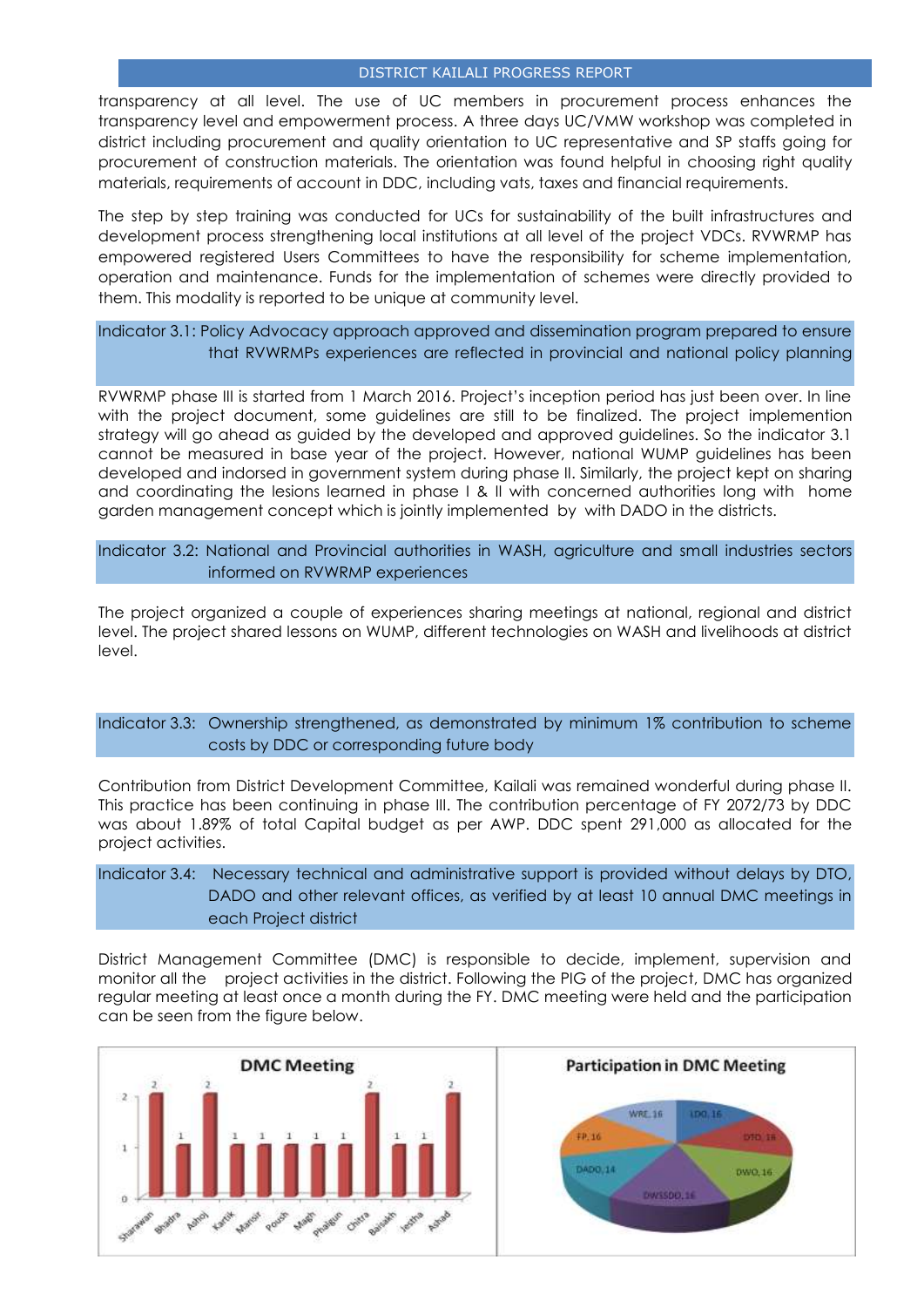DDC is the executing agency of RVWRMP. District Management Committee (DMC) is formed to support DDC in day to day activities in planning and implementation. The main duties of DDC/DMC are to endorse WUMP/Annual Work Plan through District Council as approved by VDC Councils, support in implementation of the project activities along with mobilization of human resources whereas DTO is responsible for technical matters. The project has received support as needed by DDC, DTO and DADO. The district has been able to achieve the result due to participation of the agencies in periodic plans, monitoring and implementation of the project activities. DDC timely released the investment and administrative cost for the implementation of the schemes. Technical quality largely depends on the input provided by the technical human resources. All the schemes constructed are having good quality in the project VDCs.

DADO has provided timely support in both form, financial and technical producing good result in the project VDCs without projects' own livelihoods promoters.

#### Indicator 3.5: At least 80% of the annual budget allocated by CSIDB and DADO for joint LH activities in the Project VDCs has been utilized

The collaboration with MOUs partners for livelihoods activities at district level is outstanding and highly synergetic. The series of collective efforts have been done so far together at district and field level during the reporting year and it will be continued in the next year as well. In FY 2072/73, there was no joint planning and budgeting and as such, the project did not receive any financial contribution. DADO tremendously provided technical input through its area service centers producing good results.

| Name of activities   | Number<br>Οf<br><b>RVWRMP</b><br>working VDCs<br>involved | Supporting<br>agency<br>(CSIDB<br>DADO) | Total<br>allocated<br><b>Budget</b><br>for<br><b>Joint</b><br>LH<br>activities | Actual<br>utilized<br>amount | utilized<br>$\%$<br>against<br>planned |
|----------------------|-----------------------------------------------------------|-----------------------------------------|--------------------------------------------------------------------------------|------------------------------|----------------------------------------|
| LF Training          | O                                                         | <b>DADO</b>                             |                                                                                |                              |                                        |
| Home garden Training |                                                           | <b>DADO</b>                             |                                                                                |                              |                                        |
| Total                |                                                           |                                         |                                                                                |                              |                                        |

#### **Table 22: LH activities conducted through coordination / collaboration with CSIDB / DADO**

#### Indicator 3.6: At least 85% of DWRDF funds are expended against the budget

The allocated budget as per the work plan was NPR.27446000 of which NPR 26,834,000.00 released. Out for the total released, a total of NPR 18,081,430.00 was spent which counts 67% of the planned budget. DDC contributed 291,000.00 as planned. One Rain Water harvesting Scheme was drooped because users were not interested to contribute from their side. Kailali strike (Thru Band) that ran almost sic month also contributed not to have the activities in place and thus software related activities could not be completed. There is no any DWRDF funds related issues faced during the reporting period. The table below presents the figures spent: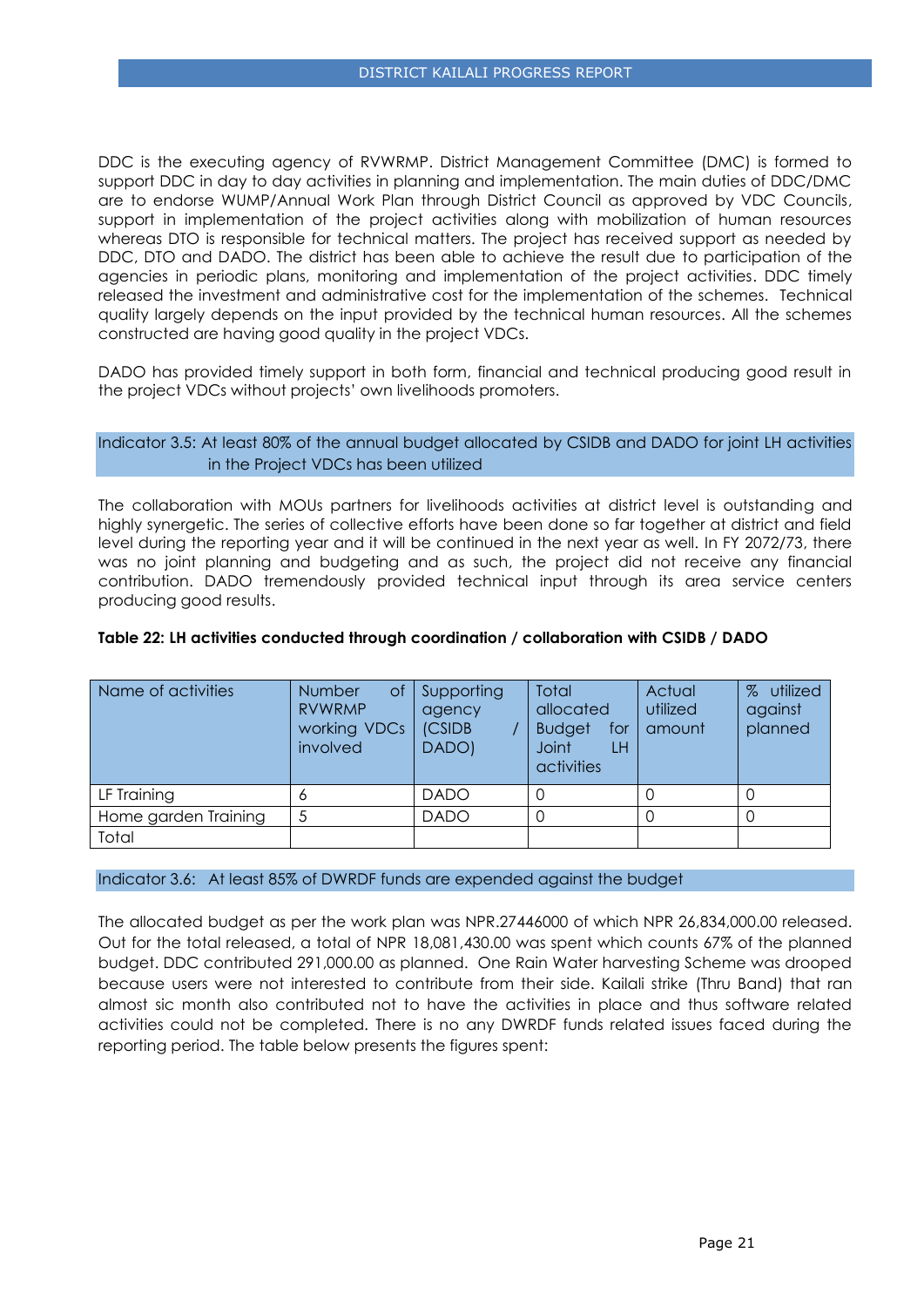| <b>Budget heading</b> | <b>Budget (release)</b> | <b>Expenditure</b> | %<br>expenditure<br>against<br>budget |
|-----------------------|-------------------------|--------------------|---------------------------------------|
| Capital               | 15,349,000.00           | 11,701,000.00      | 76.23%                                |
| Recurrent             | 11,485,000.00           | 6380430.00         | 55.61%                                |
| <b>Total</b>          | 26,834,000.00           | 180,81,430.00      | 67.38%                                |

#### **Table 23: Utilization of DWRDF**





## Indicator 3.7: Project schemes' status updated annually in all Project DDCs, and data on WUMP reports and baseline are updated

Water use master plans are recorded in DIDC/DDC, Kailali. Since this reporting year is the base year of the phase III, the updates on the schemes and WUMP information will be maintained next year onwards.

#### Indicator 3.8: 100 New WUMPS prepared

No new WUMPs in Kailali.

Indicator 3.9: VDC ownership strengthened as demonstrated by minimum 6% contribution to scheme costs by VDC

There are 12 water supply scheme implemented in FY 2072/73. Because of the late agreement due to the transitional period of phase II and III, no scheme is IPC at the reporting period. All schemes are in IPO status. Contribution pattern was applied as provisioned in the PIG phase II PIG due to transitional period. The pattern is mentioned in the chart below: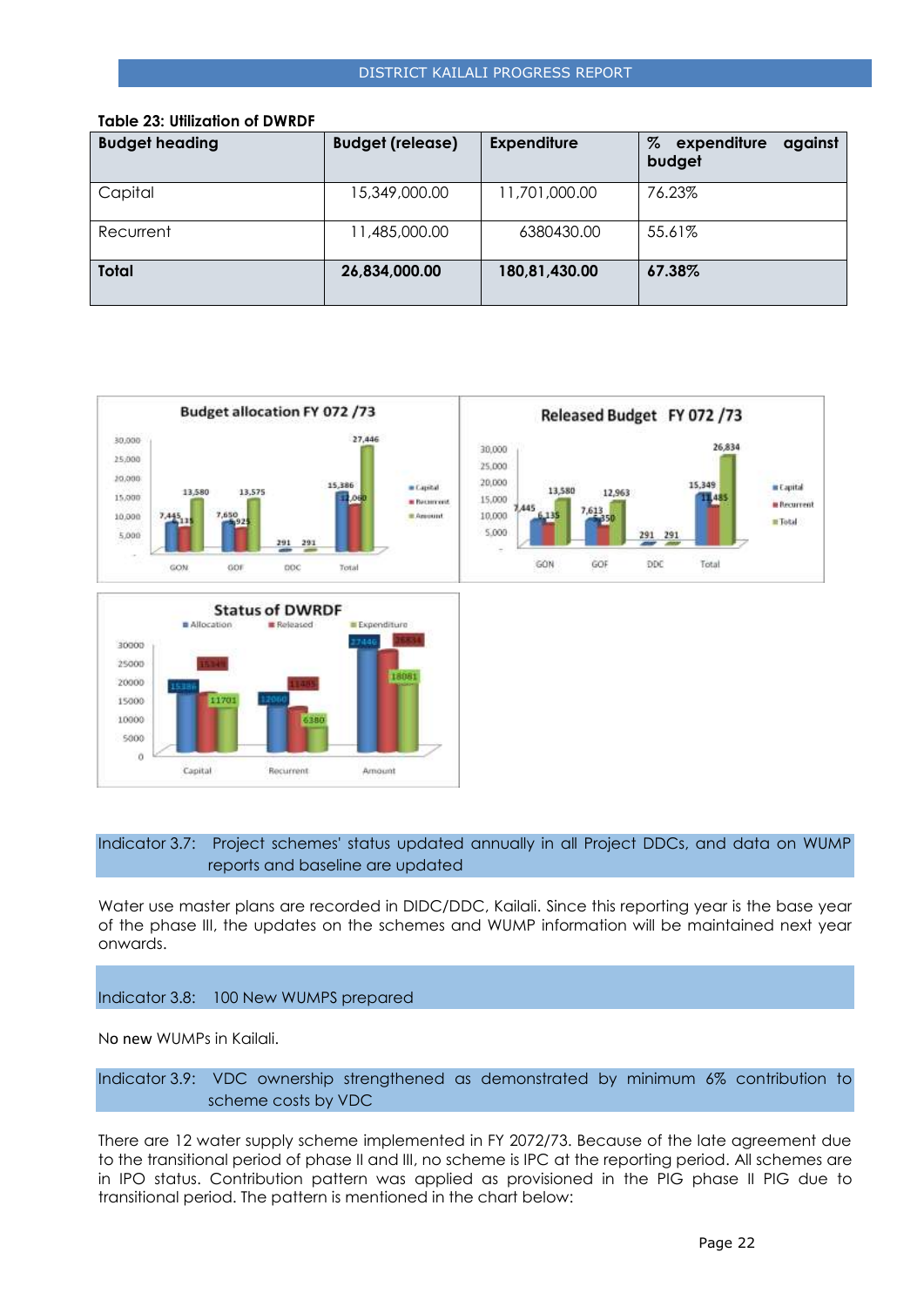VDCs are supposed to disburse committed amount based on the approved design estimate & agreement paper of the scheme. Due to delay in transportation of non-local materials, none of the schemes were completed. So, some of the VDCs could not disburse the agreed amount at the end of fiscal year which would be contributed during FY 073/74 together with carried over schemes. Actual disbursed amount of VDC to the schemes are presented below in the table 24.



## **Table 24: VDC contribution on total actual investment**

| Indicator 3.9                                          | Sahajpur  | <b>Khairala</b> | <b>Mohaniyal</b> | <b>Pandaun</b> | <b>Negali</b> | Sugarkhal |
|--------------------------------------------------------|-----------|-----------------|------------------|----------------|---------------|-----------|
| Total actual expenditure<br>in investment cost         | 214560.70 | 237736.68       | 531156.69        | 244990.40      | 314282.68     | 120449.41 |
| VDC contribution                                       | 214560.00 | 237736.00       | 381522.00        | 100000.00      | 314282.00     | 100000.00 |
| % of VDC contribution<br>against actual<br>expenditure |           |                 |                  |                |               |           |

Note: As all the schemes under investment budget were carried over to FY 073/74, committed VDC contribution for the scheme as mentioned in agreement will be disbursed in FY 073/74.

## <span id="page-22-0"></span>**3.2 Highlights of Physical Achievements**

## <span id="page-22-1"></span>**3.2.1 Drinking Water Supply**

DDC/RVWRMP started Water resources activities from 2070/71 in hilly VDCs. The project is active in six hills VDC in Kailali. The eight water Supply Schemes were completed in phase-II benefiting 209 HHs and 1393 populations in Sahajpur & Khairala VDCs including one rain water harvesting scheme with 14 Jars in Sahajpur. Twelve Water Supply Schemes are in under construction which would benefit 441 HHs and 2615 populations. The status of gravity water supply schemes during the this fiscal year of Phase III is presented below in the figure 1 and details on the annex-1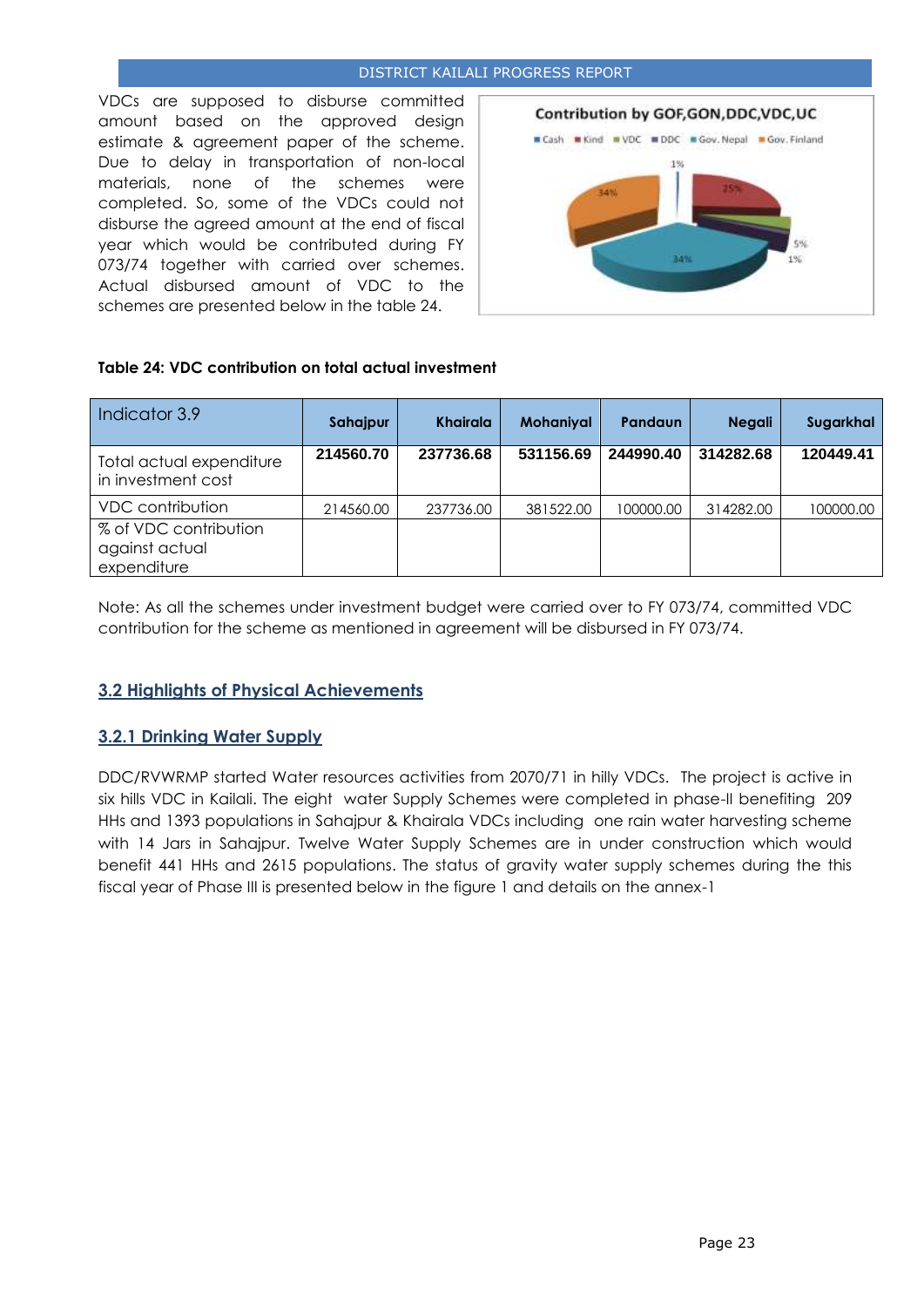

Figure 1 Status of WSS

## <span id="page-23-0"></span>**3.2.2 Sanitation and Hygiene**

Sanitation is another important sector of project. Sugarkhal VDC has declared ODF in this fiscal year having 2848 HH. Other project VDCs i.e Sahajpur, Khairala, Negali, Pandaun, Mohaniyal & Sugarkhal were also declared ODF. The project also supported other than its own working VDCs. It contributed its resources in Bhajnani trisati Municipality & Ghodaghodi municipality for ODF declaration. As Washing platforms and utensil drying racks in home garden management as well as awareness rising on Hand washing a practice has been widely communicated at local level under hygienic total behavioural changes. Special national and international days were celebrated that included National Sanitation Week (June 5th – 11th as decided by national sanitation action steering committee), Global Hand Washing Day (November 19th ), International Toilet Day (October 15th), World Environment Day (June 5th), International Women Day ( March 8th), International menstruation & hygiene day. Mass awareness, dissemination of "WASH" messages through radio, newspaper and video shows, Sanitation message dissemination through local FM radios and ODF ceremony were live broadcasted from the respective ODF VDCs, local deuda and school activities. IEC materials were used abundantly for such programs including hoarding boards. Sanitation knowledge, attitude, behaviour and practices were the main themes in this celebration. Community organizations, user committees, women groups, child -clubs, and schools led these activities at community level. Most of houses have constructed Solid Waste pit in their household. During the process of ODF declaration in VDCs, we organized so many capacity building activities i.e sanitation workshop, sanitation triggering related videos documentary in ward and Cluster level. Many programs were conducted routinely in V-WASH-CC, Police administration, women health voluntary & local political parties leaders. Community people realized sanitation to be self-respect. After realization people to make their own toilet and were able declared the VDCs as ODF. Due to ODF declaration, children are not suffering from diarrhea. A slogan has been emerged at community level i.e "no toilet, no marriage". District level Sanitation workshop of all stakeholders was completed. After completion of workshop district has also good progress in declaration of ODF.

## <span id="page-23-1"></span>**3.2.3 Micro Hydro**

NA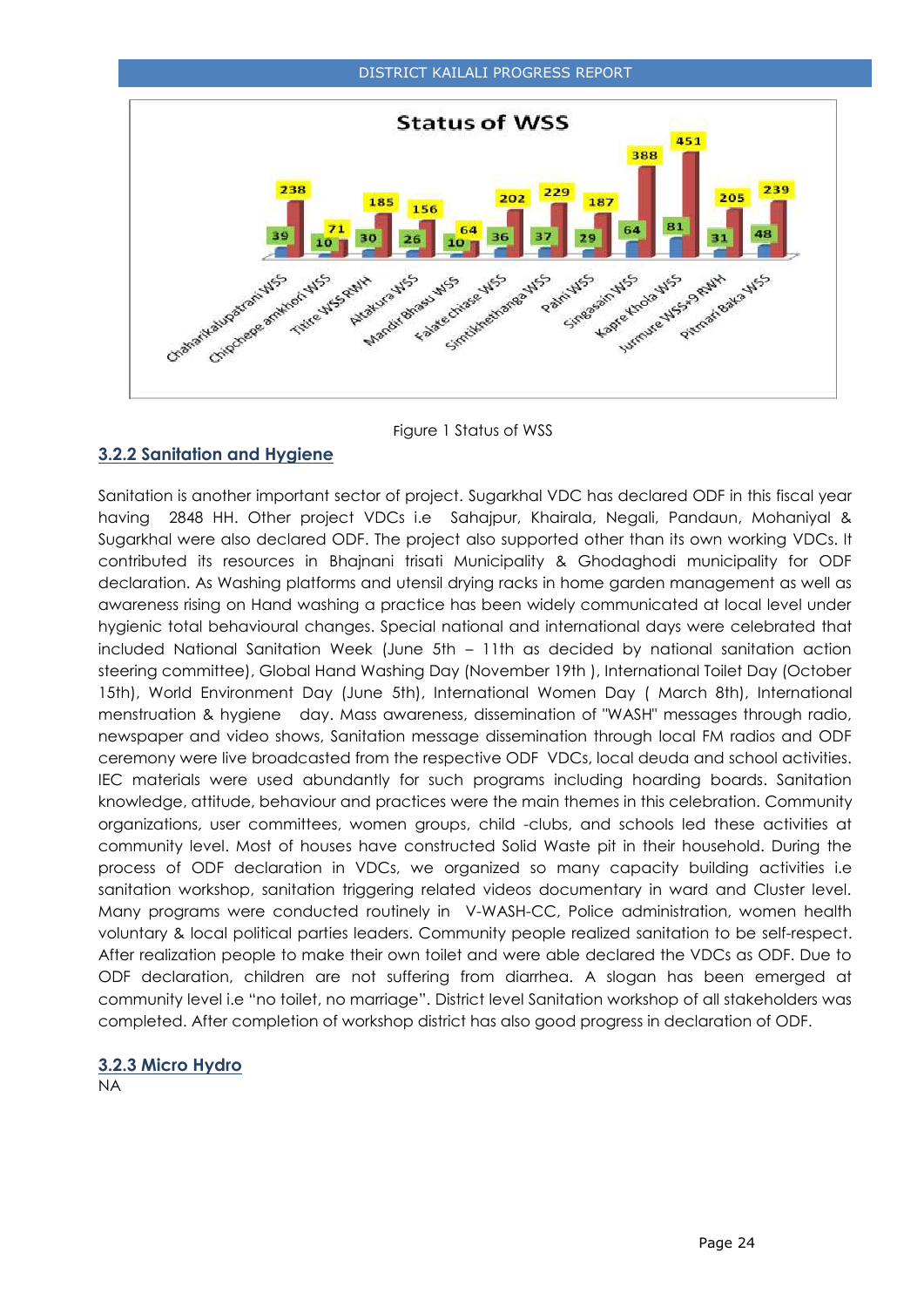## <span id="page-24-0"></span>**3.2.4 Improved Water Mills**

<span id="page-24-1"></span>Four Improved mill were Constructed in 2nd Phase due to late MOU between Dolidar & DDC in FY 2072/73 on any Schemes were Constructed.

## **3.2.5 Improved Cooking Stoves**

We have planned Some Improved Cooking stoves in FY 2072/73 but not completed.

## <span id="page-24-2"></span>**3.2.6 Irrigation**

No any Irrigation Schemes were proposed in FY 2072/73.

#### <span id="page-24-3"></span>**3.2.7 Cooperatives and Micro Finance Institutions**

<span id="page-24-4"></span>NA, just assessment of the existing cooperatives was done.

## **3.2.8 Home Gardens**

Targeting the result 78% coverage of the home garden in each water supply scheme, RVWRMPII Kailali implemented basic home gardening activities with basic HG management training. A total 12 HGM events training 261HH, 261 females and 93 males. In an average 50% HHs have established HGs changing food habits towards nutritious vegetables. The project formed 3 HGM groups in Sahajpur, 2 HGM groups in Negali, 2 HGM groups in Khairala , 2 HGM groups in



Pandaun , 2 HGM groups in Mohnaniyal & one group in Sugarkhal VDC. One event of Leader Farmers training was organized in district level.

Achievements and early impacts by Home gardening activities:

- Awareness raised in community especially to the training participants
- Community has gained practical knowledge on organic compost management and methods of organic pesticide.
- Food habits of vegetables consumption increased supporting food security and nutrition.
- Use of waste water in home gardening increased.
- Support to environmental sanitation increased.
- People getting small earnings and stepping up to commercial farming.

#### <span id="page-24-5"></span>**2.9 Measures for Livelihoods Promotion**

Sub sector analysis of two VDCs has been completed. On the basis of sub sector analysis further programme will be started.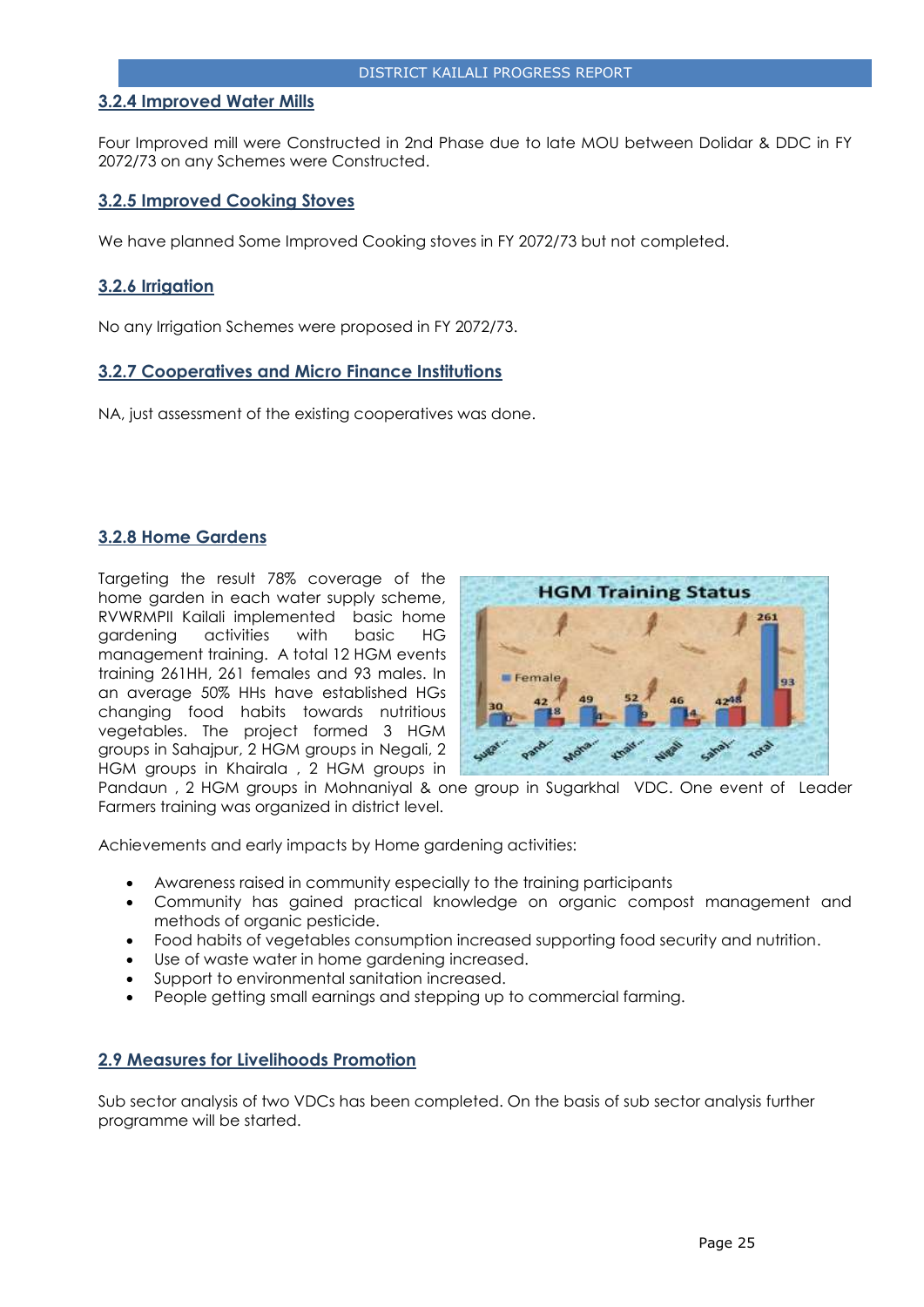#### <span id="page-25-0"></span>**3.2.10 MUS**

<span id="page-25-1"></span>We have proposed one Mus Schemes in Mohaniyal VDC. In Coordination with CIP (Community irrigation Project) was implemented Irrigation Canal where as we constructed Water Supply.

## **3.2.11 Income Generation Sustainability**

The promotion of [sustainable](http://www.fundsforngos.org/development-dictionary/sustainable-development/) livelihoods is strongly linked to income-generation activities for the [community.](http://www.fundsforngos.org/tag/community) Income generating livelihoods means an advanced level of intervention, implemented in the VDCs categorized as high and medium potential. It includes market oriented vegetables, vegetable seed production, improved use of forest products, end uses of micro hydro-based micro enterprises, vocational skills, marketing and processing, etc.

There are two VDCs proposed for income generation activities i.e Sahajpur and Nigali in Kailali district. Sub sector analysis has been completed in the VDCs identifying cash crops like tomato, ginger, citrus fruits and fresh green vegetables for the intervention. 83% have already starting doing income generation activities and other are in line to be trained in the potential VDCs.

## **4. Sustainability**

**Public audit:** Public audit is a part of the Scheme completion and financial clearance. In the public audit the Uses Committee describes in detail the estimated budget, Various Contribution and actual expenditure in detail. These meeting are an opportunity to solve any pending Issues and disputes. Transparency, institutional development, material procurement and sustainability are an important area of RVWRMP to ensure the regular operation and maintenance of the scheme.



Figure 2: Training, Public audit, Transparency Board

To ensure the successfully scheme completion and sustainable management of operation & maintenance of the scheme, capacity building of the UCs member is major part of the support. In line to the capacity building of the UCs member DDC/RVWRMP II, Kailali conducted 3 days Users' Committees' Scheme and sustainability management training in the district. The training was specially based on transparency, legal provision of UCs, institutional development, material procurement, operation & maintenance related system, disaster risk redemption and climate change issues. The first day of the workshop was based on general discussion on sharing of progress and status of the scheme and also presented the UCs legal provision. The remaining two days the presentation on the UC institutional development, material procurement process, UC book keeping timely public auditing process and also discussed on the O&M related issues of sustainability, Presentation of theories, photograph, video and best practices of different schemes and district. Practical session was also done during the training on UC book keeping process Future sustainability of project activities; project has started so many post construction activities that will support for sustainability of Schemes.

RVWRMP has post construction support polity aimed to sustain the intervened activities. In this regard, the project had been facilitating various activities for sustainability in post construction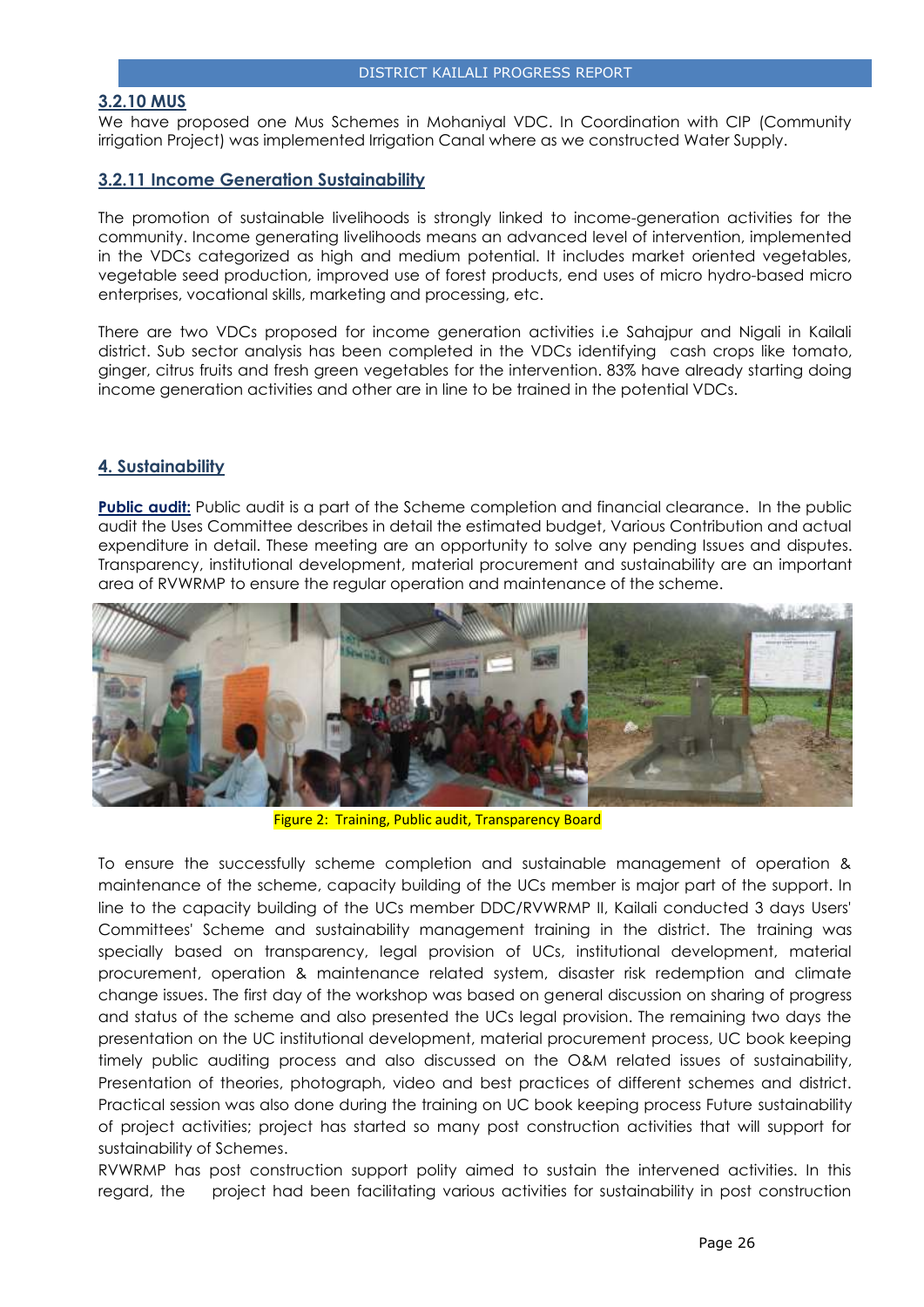phase of any particular activity. Following major components had been ensured in each scheme for sustainability.

- A. Regular collection of O&M fund and active VMW
- B. Functional water safety plan
- C. Functional Users Committee
- D. Scheme is regularly supported and monitored by V-WASH-CC
- E. Book keeping, minutes, store are properly managed and General assembly is conducted as per UC constitution and regulation
- F. Technical and financial support availed from concerned agencies i.e. VDC, line agencies

The overall objective of the project is to; institutionalize capacity at the local and regional levels to sustain and improve the quality of life and environmental condition as well as increase opportunities in rural livelihoods in the project area and Project Purpose is improved well-being and reduced poverty in Project VDCs. To achieve the above objective the project envisioned the enhanced local capacity to plan, implement and manage the water related systems including drinking water, irrigation, and micro hydro with an appropriate water resources management plan at the local level.

Although there is no schemes in post construction phase in core VDCs, however some activities in phased out VDCs were performed to ensure the sustainability indictors. In connection to operation and maintenance management regulation, women tap groups activation is emphasized in water supply schemes. They are oriented on operation and maintenance of concerned taps keeping on the water tariff collection regular. If water does not flow, the women tap groups make pressure in UCs. Then UC become compelled mobilize paid VMW and also to have UC meetings. If there the meeting is regular, then, there might be lots of other discussions on smooth operation of water supply and its continuity. Then operation and maintenance plan could be active and the scheme will be alive. These are the practiced activities as an example that Kailali did. Other parameters of sustainability are also accomplished in the field.

So, it is experienced that institutional setup of UC is vital and should be governed by influencing policy of local government. If the sustainability activities are guided by the institutional system, it will result the effectiveness on sustainability measures. So, the effort should be focused to set up the institutional system rather than to seek the results with physical support using external means.

## <span id="page-26-0"></span>**5.0 Crosscutting Objectives**

| S.N.          | <b>Training</b>                                                                                        | <b>District</b> | Sahajpur | <b>Khairala</b> | <b>Mohaniyal</b> | Pandaun | <b>Negali</b>  | Sugarkhal |
|---------------|--------------------------------------------------------------------------------------------------------|-----------------|----------|-----------------|------------------|---------|----------------|-----------|
|               | $Step - By - Step$ (Water Supply<br>Sanitation Irrigation and Micro<br>Hydro Scheme UC level Training) |                 | 645      | 650             | 606              | 341     | 527            | 111       |
| $\mathcal{P}$ | Livelihood Promotion related<br>Training                                                               |                 | 88       | 60              | 50               | 113     | 190            | 36        |
| 3             | Cooperatives Development and<br>Micro Finance Related Training                                         |                 | 74       | 0               | 59               | 36      | 102            | $\Omega$  |
| 4             | Technical Trainings (VMW, LLB,<br>RWJM, Lead Farmers, Agriculture<br>Technician etc)                   |                 | 6        | 4               | 4                |         | 4              |           |
| 5             | SO/SP Capacity Building<br>(Including Thematic Orientations<br>during Bimonthly Meeting)               |                 | 2        | $\mathcal{P}$   | 2                | 2       | $\overline{2}$ |           |
| 6             | District Level Training/Workshop                                                                       |                 |          |                 |                  |         |                |           |

#### **Table 25: Number of participants in CB activities**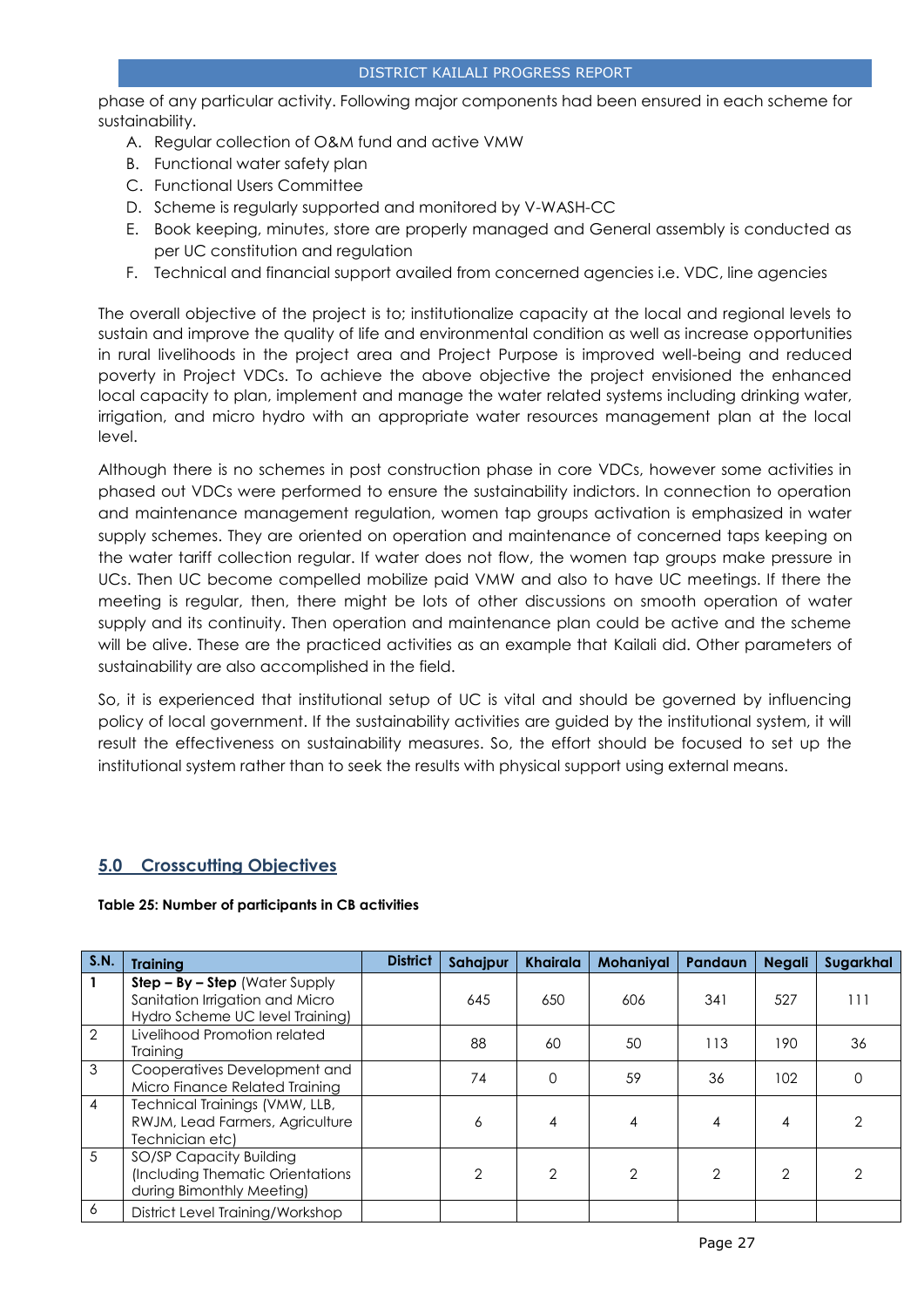|   | DISTRICT KAILALI PROGRESS REPORT                                                                                       |     |      |      |          |          |      |     |  |  |
|---|------------------------------------------------------------------------------------------------------------------------|-----|------|------|----------|----------|------|-----|--|--|
|   | with<br>DMC/DWASHCC/Stakeholders<br>etc                                                                                | 114 |      |      |          |          |      |     |  |  |
| 7 | Water Use Master Plan Related<br>Training at VDC level (new and<br>updating)                                           |     | 0    | 0    | $\Omega$ | $\Omega$ | 0    |     |  |  |
| 8 | Awareness Campaigns/Mass<br>meetings (Nutrition, HSE,<br>Environment, Sanitation Week,<br>public hearing/Auditing etc) |     | 468  | 759  | 167      | 154      | 225  | 88  |  |  |
|   | Total                                                                                                                  | 114 | 1283 | 1475 | 888      | 650      | 1050 | 239 |  |  |

**Table 26: Disaggregated participants in CB activities**

<span id="page-27-0"></span>

| <b>Training</b>                                                                                                              | <b>Dalit</b><br>Male | <b>Dalit</b><br>Female | Janajati<br><b>Male</b> | Janajati<br>female  | <b>Other</b><br><b>Male</b> | <b>Other</b><br>Female | <b>Total</b><br>male | <b>Total</b><br>female | <b>Total</b> |
|------------------------------------------------------------------------------------------------------------------------------|----------------------|------------------------|-------------------------|---------------------|-----------------------------|------------------------|----------------------|------------------------|--------------|
| $Step - By - Step (Water)$                                                                                                   |                      |                        |                         |                     |                             |                        |                      |                        |              |
| Supply Sanitation<br>Irrigation and Micro<br>Hydro Scheme UC level<br>Training)                                              | 136                  | 171                    | 608                     | 552                 | 718                         | 695                    | 1462                 | 1418                   | 2880         |
| Livelihood Promotion<br>related Training                                                                                     | 23                   | 71                     | 30                      | 101                 | 103                         | 209                    | 156                  | 381                    | 537          |
| Cooperatives<br>Development and<br>Micro Finance Related<br>Training                                                         | 7                    | 12                     | 29                      | 31                  | 92                          | 100                    | 128                  | 143                    | 271          |
| <b>Technical Trainings</b><br>(VMW, LLB, RWJM, Lead<br>Farmers, Agriculture<br>Technician etc)                               | $\mathbf 0$          | $\mathbf{1}$           | $\overline{4}$          | 5                   | 8                           | 6                      | 12                   | 12                     | 24           |
| SO/SP Capacity Building<br>(Including Thematic<br>Orientations during<br><b>Bimonthly Meeting)</b>                           | $\mathbf{1}$         | $\mathbf 0$            | $\mathfrak{Z}$          | $\mathsf{O}\xspace$ | 6                           | $\overline{2}$         | 10                   | $\overline{2}$         | 12           |
| <b>District Level</b><br>Training/Workshop with<br>DMC/DWASHCC/Stakeh<br>olders etc                                          | $\overline{4}$       | $\overline{2}$         | 31                      | 6                   | 64                          | $\overline{7}$         | 99                   | 15                     | 114          |
| Water Use Master Plan<br>Related Training at VDC<br>level (new and<br>updating)                                              | $\overline{0}$       | 0                      | $\Omega$                | $\mathbf 0$         | $\Omega$                    | $\mathbf 0$            | $\mathbf 0$          | $\mathbf 0$            | $\Omega$     |
| Awareness<br>Campaigns/Mass<br>meetings (Nutrition, HSE,<br>Environment, Sanitation<br>Week, public<br>hearing/Auditing etc) | 106                  | 128                    | 300                     | 373                 | 472                         | 482                    | 878                  | 983                    | 1861         |
| Total                                                                                                                        | 277                  | 385                    | 1005                    | 1068                | 1463                        | 1501                   | 2745                 | 2954                   | 5699         |

## **5.1 Gender Equality and Social Inclusion**

The gender and social inclusion have been integrated in all activities in schemes. The UC committees which were not GESI friendly were restructured as per the program policy and guidelines. The women and dalit participation in all types of meetings, trainings and visit have improved. The discrimination against women and dalits is being reduced in the scheme area like schools, public taps, trainings etc. The confidence of women has been increased in terms of working in skilled environment.

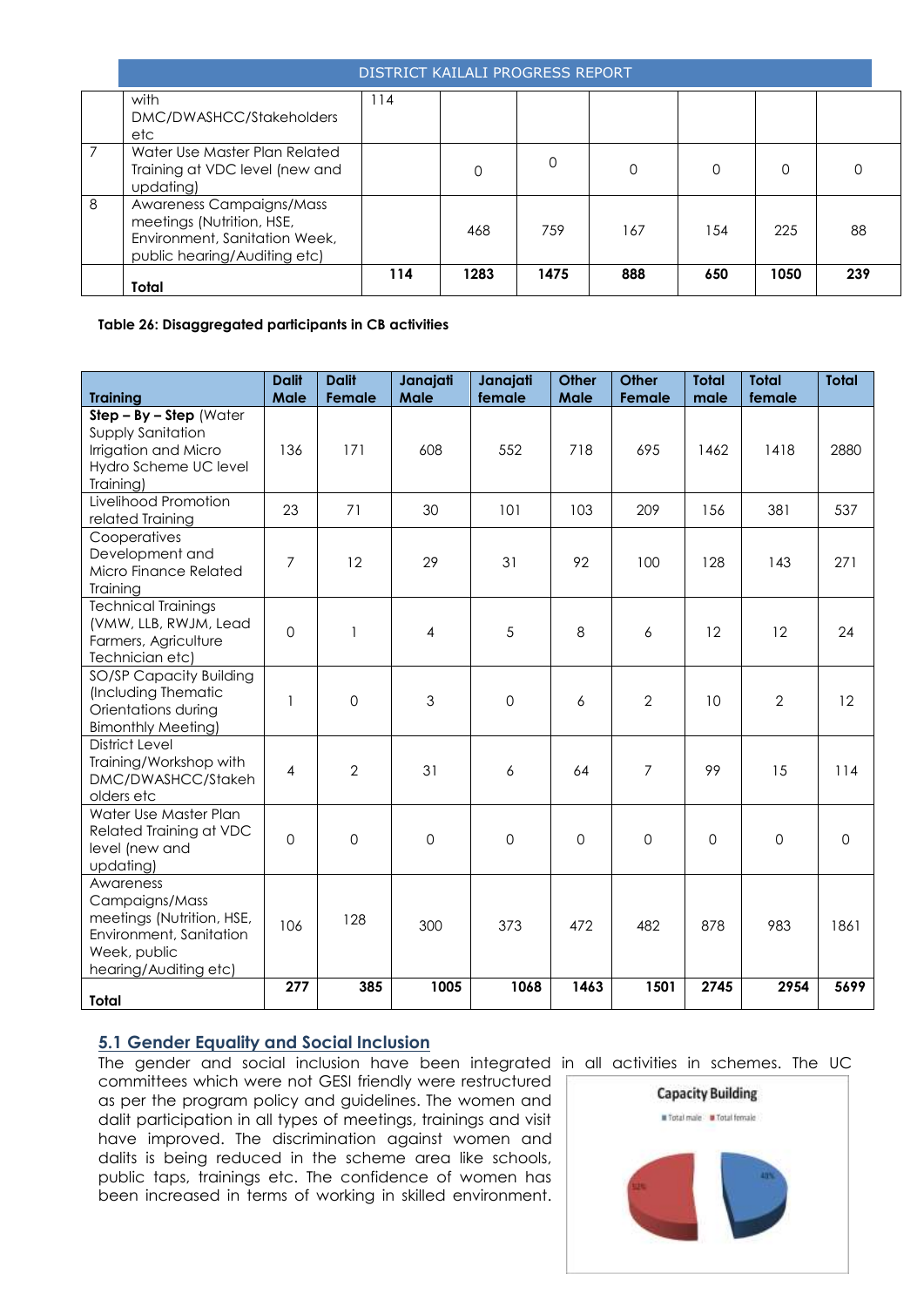The program has definitely increased the involvement and participation of women and dalits in the scheme level activities i.e. GESI position in decision making level at UC and COs. Public tap is fixed by the decision of female, equal labour wage, their voice is heard now by community. They are empowered to raise their voice against corruption and their rights. The income level and economical condition of women have been improved through CO formation and saving started. There is a type of completion among women COs to increase the saving amount. There have been also remarkable progress in earning as daily labourer or mason through working in scheme construction, collection and transportation of local and external materials. The program has been advocating in different occasions about the rights of children, women and general human rights. DDC/RVWRMP was completed twelve water Supply Schemes in Khaira,Sahajpur,Negali,Pandaun,Mohinayal & Sugarkhal VDCs respectively. The presence male & Females in schemes presented in below graph



## <span id="page-28-0"></span>**5.2 Human Rights, Democracy and Good Governance**

Four measures of good governance are inherent in RVWRMP activities, i.e. Participation, Transparency, Accountability, and Anti-Corruption.

**Participation:** Includes the mechanisms for people, irrespective of castes, creeds or gender, to take part in project activities and make choices about their lives. RVWRMP believes that a culture of silence prevents the disadvantaged groups from designing their future and expressing their desires and aspirations. People's ownership of the scheme is considered the first basic requirement for sustainability. People's participation has been largely illustrated in the VDCs' preparation of their WUMPs where villagers were required to air their opinions on how the WUMPs should be planned, started and implemented. Participation has also been advocated in all scheme activities from the project planning stage up to preparation, implementation and post-construction.

**Transparency:** Lack of transparency may be described as the deliberate withholding access to, or misrepresenting information or failure to ensure that the information provided is of adequate relevance and quality. Transparency is one of the pillars of the Project and all project documents spell out the need of transparency in all aspect of the project from initial prioritization to implementation. A number of ways have been devised for maintaining the transparency status of the project i.e. public hearing, procurement processes and storage management, quality control of external construction materials and public auditing. Public hearing is one of the communication tools of notifying people about the development that will take place in their locality. This is organized through mass meeting with participation from most households in the scheme area. In RVWRMP's scheme implementation, public hearing is treated as one of the major tools of transparency which aims to inform the people of the beneficial schemes that may be availed of and obtain their consensus on how to get started. During public hearing, information on schemes costs and contribution from the VDCs and all donors were revealed publicly; information was disclosed; queries were answered openly; and records made public.

**Accountability:** Accountability and transparency are closely related, and indeed to some extent a system which is transparent is generally one which is accountable. In RVWRMP, the institutions that will operate and manage schemes and activities like the UCs are sensitized on their accountability for the successful operation of schemes. For example, the UCs are established as the main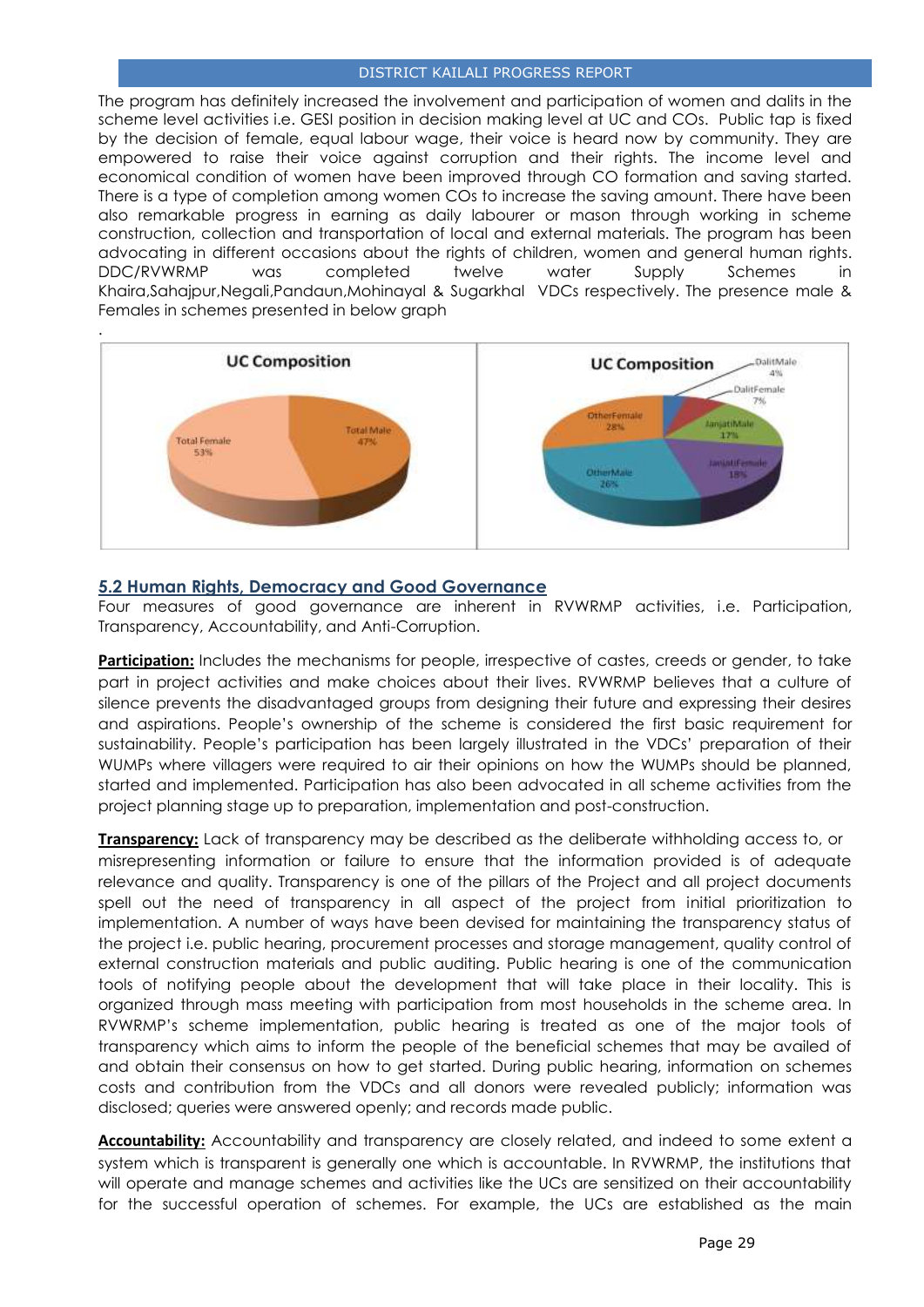managerial and implementing bodies for schemes. They are fully responsible for community involvement at stages of preparation and construction.

**Anti-Corruption**: Corruption is the exploitation of public means and powers for private ends and benefits. Public auditing on schemes is one of the measures imposed by RVWRMP to curb any possible mishandling of funds and materials of the schemes. In RVWRMP, public auditing is treated as one of the most important events of the scheme cycle which is conducted after completion of all the activities of the scheme by UCs. In this regard, UCs are oriented on public auditing techniques which are usually held during the Financial Management and Bookkeeping training in the preparatory phase. In implementation phase, a specific training is again organized to further prepare the UC and VDC officials to the public auditing which concludes the implementation (construction) phase.

Through the public hearings and auditing in schemes, transparency as well as user's right and duty have been strengthened. The roles of users have been defined to have the service from any development society. The UC's capacity in terms of bargaining/demanding their necessities with DDC have been found improved. The women members, dalits, UC and general user's confidence have been enhanced so that they are now able to express their views in meetings and demand their rights. Since our projects are implemented based on prioritised schemes in WUMP, there is no such factors that force the inserting new projects in implementation. This is the confidence built up in general mass also.

## <span id="page-29-0"></span>**5.3 Environmental and Climate Change Sustainability**

Apart from infrastructural and water source protection, Water Safety Planning (WSP) also refers to a task of conducting comprehensive risk assessment and risk management to protect and mitigate contamination from all routes of water, from catchment to end‐ users. In the case of a water supply scheme, this in‐ evolves examining possible internal and external causes of contamination from the water source to the collection chamber and down to the water reservoir tank, distribution chamber, water taps and finally to households. Household Water Treatment and Storage options (HWTS) are also practiced. RVWRMP is continuously upgrading and updating the capacity of it support persons aligning the capacity building topics matching with the results of the project. The lessons learnt and experiences gained had motivated for further activities in capacity building of the staffs and VDC level staffs from DDC and SO, for the sustainability of the constructed water services. Hazard (Disaster) Risk Reduction has been applied in all water services during construction. It was generally thought a simple risk reduction method in water safety plan only. The main objective of Risk Reduction in WASH is Continuation of drinking water in the system. Minimize the possibility of drinking water contamination ie micro-biological contamination from human faces.

RVWRMP focuses more on quality control and initiates measures to prevent water contamination during all the construction phases of scheme infrastructures. In this regard, the Project staff, SO/SPs and DTOs had been trained in facilitating the WSP activities in villages.

3R concept will be incorporated in all estimates and source and catchment conservation shall be given priority. Conservation plantation with water retaining (plants having less vapour-transpiration loss) plants shall have priority both in nursery and in site. Water source shall be protected and conserved both from quantity and quality aspect. Soil bio-engineering techniques shall be used in spring-shed/soil protection & management.

Our working VDCs of Kailali are situated in Chure area where water sources are laden with high concentration of calcium/magnesium compounds with bicarbonates. Water is said to be hard if hardness is more than 300 ppm. The chemical equilibrium between carbon dioxide and hardness causing compounds, if disturbed, culminates in lime deposition inside the pipe and structures. This will interrupt the supply. The schemes must be designed to maintain this equilibrium. The source of Lime Schemes had high concentration of calcium and deposition was observed at source area. So the design was focused to minimize the deposition by readjustment of fittings and structures. The major focus was to prevent aeration.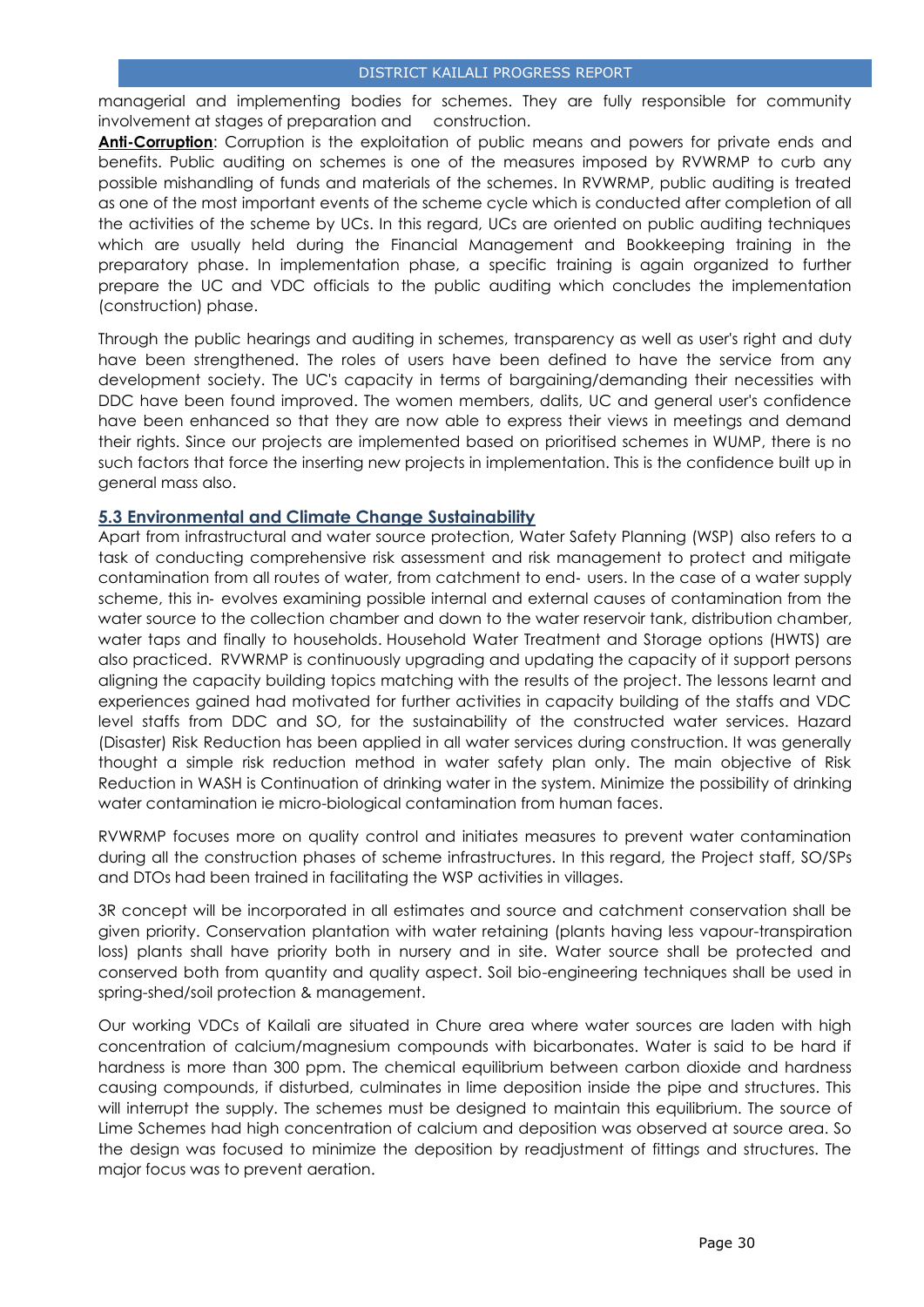## <span id="page-30-0"></span>**6.0 Assumptions and Risks**

Fill in the table with correct options: High/ Medium/ Low

#### **Table 27: Risk analysis**

| <b>IssuesandRisk</b>                        | Likelihood of<br>Occurrence | Impact on Phase<br>III achievements |
|---------------------------------------------|-----------------------------|-------------------------------------|
| Natural calamities, climate change          | Medium                      | Medium                              |
| Political instabilities and anarchy         | low                         | low                                 |
| Newadministrativestructuredelayed           | Medium                      | Medium                              |
| Limited politicalwilltodecentralize         | Medium                      | Medium                              |
| Limited supportfromlocallevel               | Medium                      | Medium                              |
| Limited capacity of SOs                     | Medium                      | Medium                              |
| Remotenessandaccess tomarket                | Medium                      | Medium                              |
| Delayedormissingcontributions               | Medium                      | Medium                              |
| Political pressureon expansion              | low                         | low                                 |
| HIV/AIDS                                    | low                         | low                                 |
| InadequateO&Mandrevenuecollection           | low                         | low                                 |
| Possible devaluation of EUR against USD/NPR | low                         | low                                 |

<span id="page-30-1"></span>Analysis and comments on the table here.

## **7.0 Resource Allocation**

#### **Table 28: Resource expenditure**

| S.N.           | <b>Training</b>                                                                                                     | <b>DWRDF</b> | <b>TA</b> | Total   |
|----------------|---------------------------------------------------------------------------------------------------------------------|--------------|-----------|---------|
|                | <b>Step - By - Step</b> (Water Supply Sanitation Irrigation and<br>Micro Hydro Scheme UC level Training)            | 427575       |           | 427575  |
| $\overline{2}$ | Livelihood Promotion related Training                                                                               | 378956       |           | 378956  |
| 3              | Cooperatives Development and Micro Finance Related<br><b>Training</b>                                               | 29100        |           | 29100   |
| 4              | Technical Trainings (VMW, LLB, RWJM, Lead Farmers,<br>Agriculture Technician etc)                                   | 212687       |           | 212687  |
| 5              | SO/SP Capacity Building (Including Thematic<br>Orientations during Bimonthly Meeting)                               | 3336469      |           | 3336469 |
| 6              | District Level Training/Workshop with<br>DMC/DWASHCC/Stakeholders etc                                               | 1004679      |           | 1004679 |
| $\overline{7}$ | Water Use Master Plan Related Training at VDC level<br>(new and updating)                                           |              |           |         |
| 8              | Awareness Campaigns/Mass meetings (Nutrition, HSE,<br>Environment, Sanitation Week, public hearing/Auditing<br>etc) | 740964       |           | 740964  |
|                | Total                                                                                                               | 6130430      |           | 6130430 |

## <span id="page-30-2"></span>**7.1 District Water Resources Development Fund (DWRDF)**

A DWRDF is established under the District Development Fund (DDF) in district for funding the water resource development activities. The Governments of Nepal and Finland and the concerned DDC contribute funds in the DWRDF. DWRDF is administrated and audited as per Local Government Rules and Regulations approved by the GON. Funds under the DWRDF are for financing Water Resources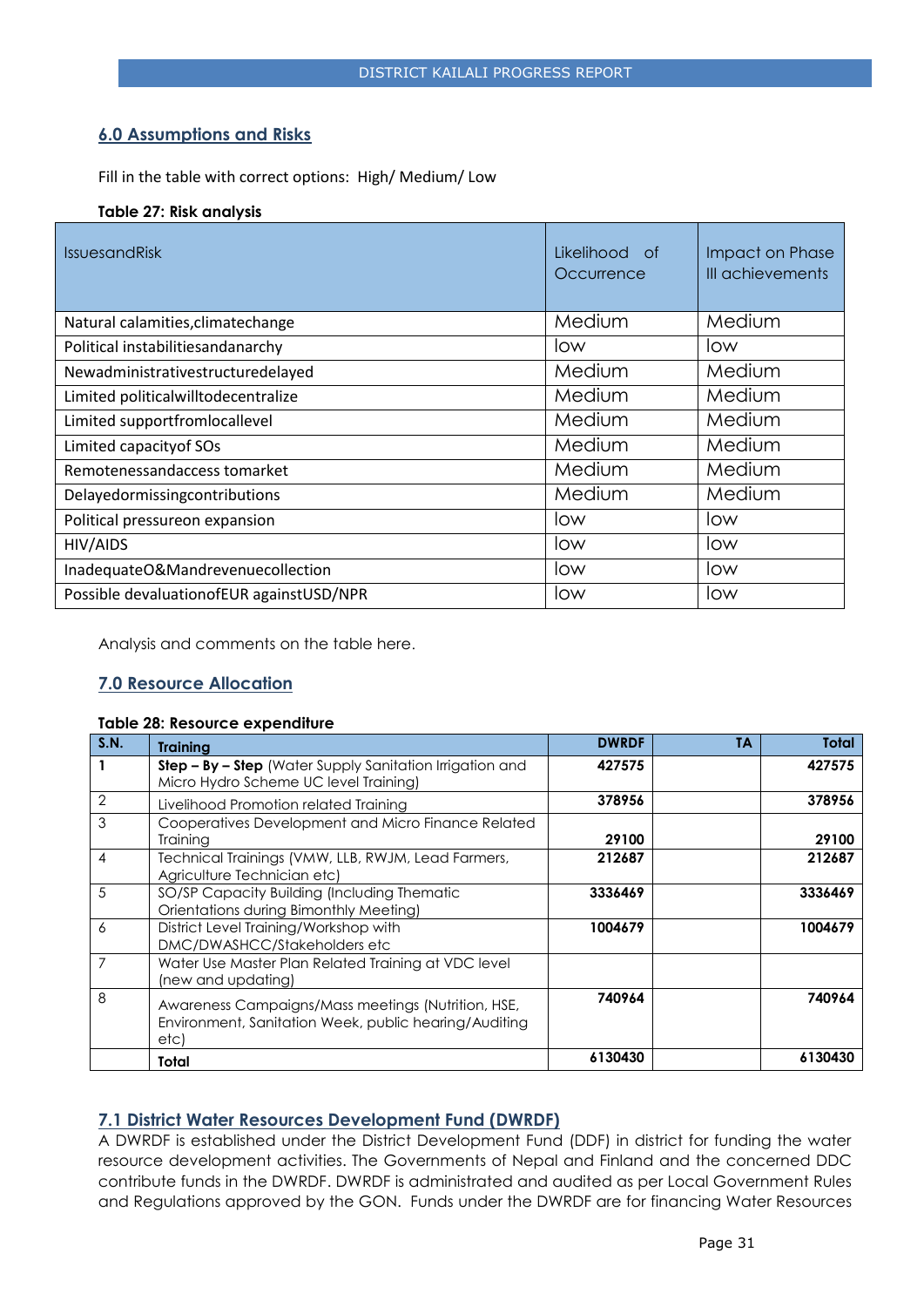development activities, namely investment, support persons service cost, scheme level training and various other types of capacity building activities. Within the budget ceiling prescribed by MFALD, DDC shall prepare Annual Program (Barsik Karyakram), as per the standard formats prescribed by NPC, separately for each of the schemes to be implemented under this program. Scheme wise annual plan will be based on the scheme cost estimate, cost sharing pattern and time estimate. Only the amount of joint funding from two governments shall be reflected in the Red Book. The amount reflected in the red book will be part of DWRDF. All of the expenditures shall comply with rules and regulations of GON and shall meet the provisions of the Project Implementation Guideline. Expenditures incurring under DWRDF has to be approved by Local Development Officer (LDO) and authority to sign the check shall be of LDO. However, LDO shall delegate this authority to any other competent officer as provisioned in the Local Body Financial Rules and Regulations (LBFAR). Nevertheless, overall financial accountability shall remain with the LDO.

The Major contributors in completing the project were VDC, DDC, Users and DWRDF invest money. This could be summarized as below. There were reduction in Users contribution mainly from pipeline depths and so from also DWRDF fund. The reduction was from external material procurement, less pipeline depth from designed and deduction of local labours .The graph are presented below.

<span id="page-31-0"></span>

## **7.2 TA Fund**

Sps orientation expenditure was done from TA fund.

## <span id="page-31-1"></span>**7.3 Human Resources**

District Development Committee/Rural Village Water Resources Management Project (RVWRMPII) has been mobilizing support persons (SPs) to implement village level Activities in community level .SPs are supporting UCS Social as well as technical in schemes. DDC/RVWRMP selected Support persons (SPs) for working VDCs. Annual performance was done according SPs selection/mobilization guide line each year. The Performance evaluation was endorsed in DMC meeting.DMC Meeting was made decision for new agreement of SPs than their agreement renewed. SPs Orientation, WSP training, DRR training including with different thematic orientation were conducted for SPs at the time of Bi-monthly meeting. DDC/RVWRMP kailali was easy to work with them. SPs were made the specific plan of each two months & we compared these plan Vs progress in Bi-monthly meeting.

DDC/RVWRMP selected Support persons (SPs) for working VDCs. Fifteen human resources were involved as SPs in DDC/RVWRMP-III. One FC, one WRT in each working VDCs, one Sub –Engineer& two HPs are working in kailali district .Orientation, WSP training, DRR training including with different thematic orientation were conducted for SPs at the time of Bi-monthly meeting. Enhanced the capacity of DDC/DTO staffs by different training organized by PSU & DDC/RVWRMP.

DDC/RVWRMP were Conducted many capacity building training at VDC level. Such as Leader farmer, as presented below.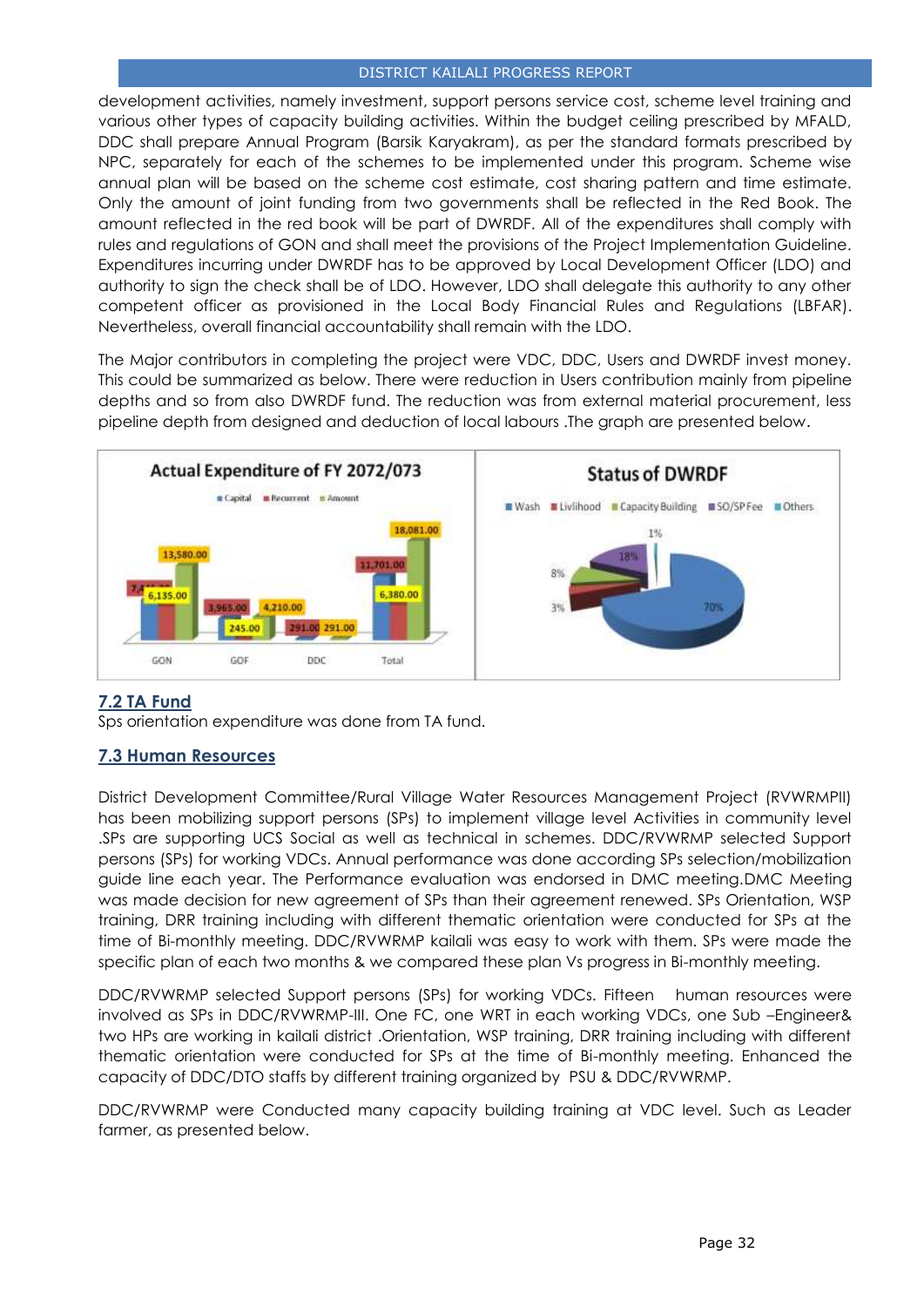| Name of training | <b>Dalit</b> |  | Janajati                                      |  | <b>Others</b> |  | Total |      |
|------------------|--------------|--|-----------------------------------------------|--|---------------|--|-------|------|
|                  | Female       |  | Male   Female   Male   Female   Male   Female |  |               |  |       | Male |
| Leader Farmers   |              |  |                                               |  |               |  |       |      |

The sufficient human resources are available in DDC/DTO .Some of them are updated with new tools and knowledge. The learning from trainings are rarely applied and practiced.

Many donor organizations have capacitated the social sector especially in social mobilization, income generating activities; skill development trainings. The district is self sufficient in social mobilization sector but lacks even lower level skilled technicians such as plumbers, masons and Ferro-cement technicians which can read drawings in village level. The district headquarter have the resources and whereas in project working VDCs level it is the old traditional craft-men and masons that builds every things. Quality is still not considered requirement in villages.

In VDC level is either sub/health post in-charge or teachers or out of job community Mobilizes. Technical human resources are not available in village round the year.

## <span id="page-32-0"></span>**8. Lessons Learned**

The project performance exceeded the expectations during Phase I & II, at many fronts: scheme implementation pace, capacity building and fund utilization have all been exemplary. Given the excellent implementation framework the project has established with increasingly well performing field teams Collaboration with local line agencies .The following account updates the situation with regards to each sector , reflecting the situation at the end of the reporting period and tries to draw up some lessons learnt and recommendations.

- DDC/RVWRMP working VDCs of Kailali are situated in Chure area where water sources are laden with high concentration of calcium/magnesium compounds with bicarbonates. Water is said to be hard if hardness is more than 300 ppm. The chemical equilibrium between carbon dioxide and hardness causing compounds, if disturbed, culminates in lime deposition inside the pipe and structures. This will interrupt the supply. The schemes must be designed to maintain this equilibrium. So the design was focused to minimize the deposition by readjustment of fittings and structures. The major focus was to prevent aeration. So Sustainability Functionality of lime schemes at community level is also challenging.
- DDC/ DTO in PSU level seminar and conferences should be included for smooth implementation of project. So PSU should increase the involvement of such persons in semi review workshop also. DDC/DTO staffs should be included in training for ownership feeling. Also frequent refresher training should be organized for the staffs involved in the project activities.
- Collaboration with line agencies and stakeholder in the district improves quality, source and time saving. so it needs to be further strengthened.
- \* Exposure visits and regular monitoring enhances the better results achievements & schemes results proper functioning at VDC level as well as district level.
- District Development Committee/Rural Village Water Resources Management Project (RVWRMP) has been mobilizing support persons (SPs) to implement village level activities in community level SPs are supporting UCS Social as well as technical in schemes. SP working modality should be continued.
- \* D-WASH-CC and V-WASH-CC are the key actors to ODF and they should be well familiarized. If opportunity gives to child club, mother groups they could support in ODF.
- Additional software and capacity building activities need to be planned for to ensure sustainability of the ODF declared project intervention in the phasing out VDCs in the Districts. Total sanitized behaviors at the community level are more challenging.
- ◆ Our working VDCs are highly potential for cash crops and project should consider supporting in cooperative establishment and enhancing their performances.